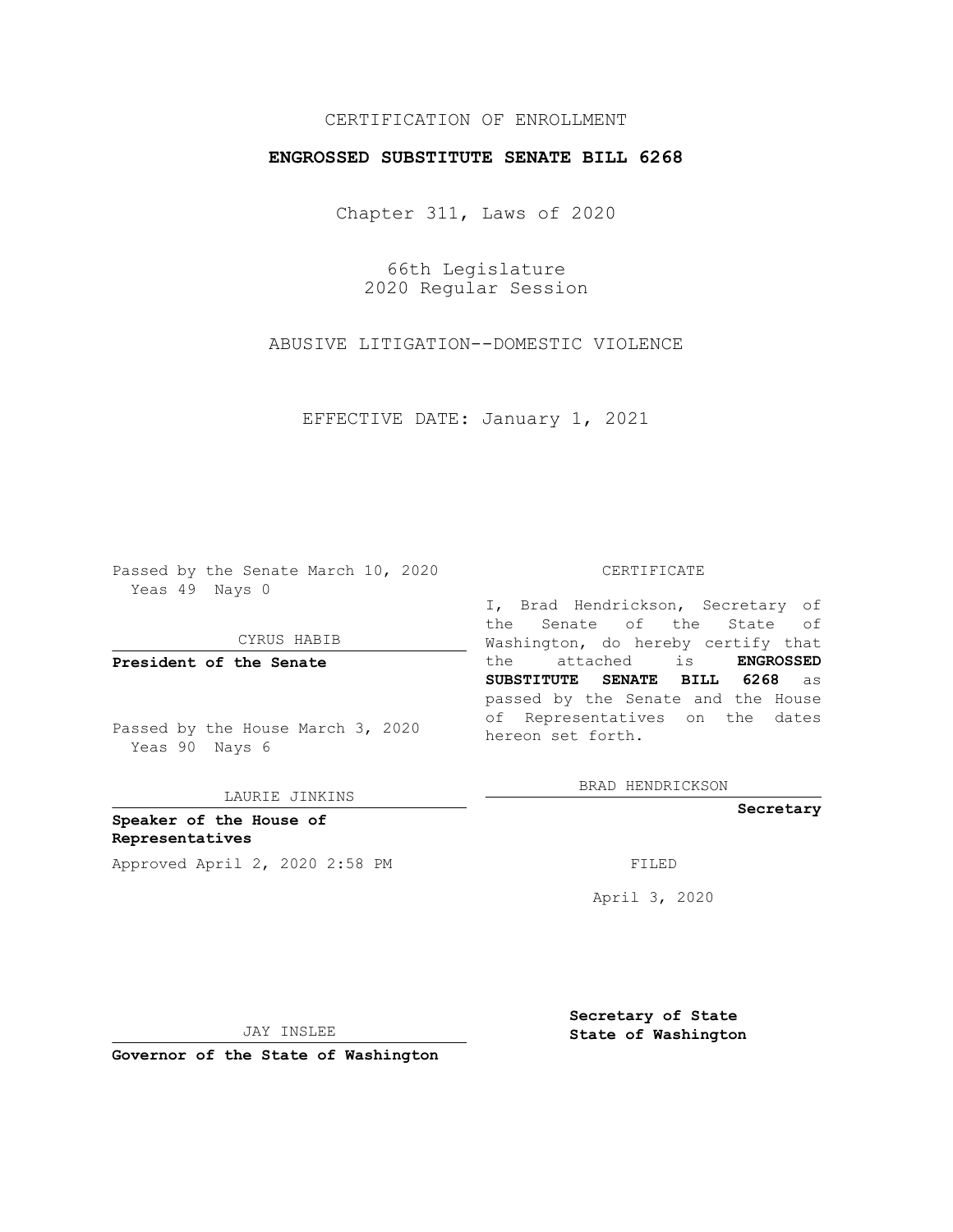### **ENGROSSED SUBSTITUTE SENATE BILL 6268**

AS AMENDED BY THE HOUSE

Passed Legislature - 2020 Regular Session

# **State of Washington 66th Legislature 2020 Regular Session**

**By** Senate Law & Justice (originally sponsored by Senators Rolfes, Kuderer, Wellman, Darneille, Hasegawa, Wilson, C., and Das)

READ FIRST TIME 01/31/20.

 AN ACT Relating to abusive litigation; amending RCW 26.09.191 and 26.50.060; adding a new chapter to Title 26 RCW; creating a new 3 section; and providing an effective date.

BE IT ENACTED BY THE LEGISLATURE OF THE STATE OF WASHINGTON:

 NEW SECTION. **Sec. 1.** The legislature recognizes that individuals who abuse their intimate partners often misuse court proceedings in order to control, harass, intimidate, coerce, and/or impoverish the abused partner. Court proceedings can provide a means for an abuser to exert and reestablish power and control over a domestic violence survivor long after a relationship has ended. The legal system unwittingly becomes another avenue that abusers exploit to cause psychological, emotional, and financial devastation. This misuse of the court system by abusers has been referred to as legal 14 bullying, stalking through the courts, paper abuse, and similar terms. The legislature finds that the term "abusive litigation" is the most common term and that it accurately describes this problem. Abusive litigation against domestic violence survivors arises in a variety of contexts. Family law cases such as dissolutions, legal separations, parenting plan actions or modifications, and protection order proceedings are particularly common forums for abusive litigation. It is also not uncommon for abusers to file civil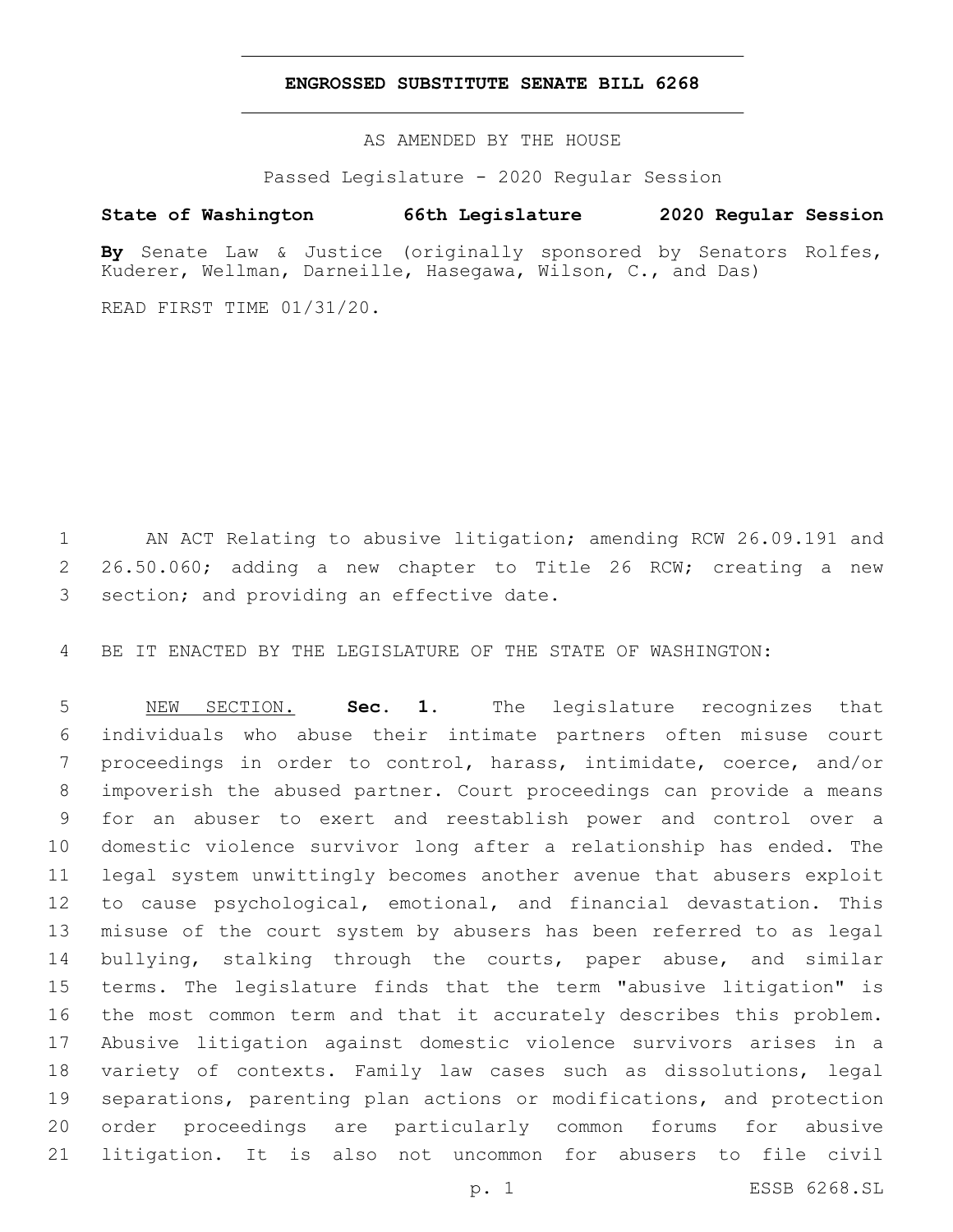lawsuits against survivors, such as defamation, tort, or breach of contract claims. Even if a lawsuit is meritless, forcing a survivor to spend time, money, and emotional resources responding to the action provides a means for the abuser to assert power and control 5 over the survivor.

 The legislature finds that courts have considerable authority to respond to abusive litigation tactics, while upholding litigants' constitutional rights to access to the courts. Because courts have inherent authority to control the conduct of litigants, they have considerable discretion to fashion creative remedies in order to curb abusive litigation. The legislature intends to provide the courts with an additional tool to curb abusive litigation and to mitigate 13 the harms abusive litigation perpetuates.

 NEW SECTION. **Sec. 2.** The definitions in this section apply throughout this chapter unless the context clearly requires otherwise.

 (1) "Abusive litigation" means litigation where the following 18 apply:

 (a)(i) The opposing parties have a current or former intimate 20 partner relationship;

 (ii) The party who is filing, initiating, advancing, or continuing the litigation has been found by a court to have committed domestic violence against the other party pursuant to: (A) An order entered under this chapter; (B) a parenting plan with restrictions based on RCW 26.09.191(2)(a)(iii); or (C) a restraining order entered under chapter 26.09, 26.26, or 26.26A RCW, provided that the issuing court made a specific finding that the restraining order was 28 necessary due to domestic violence; and

 (iii) The litigation is being initiated, advanced, or continued primarily for the purpose of harassing, intimidating, or maintaining 31 contact with the other party; and

(b) At least one of the following factors apply:

 (i) Claims, allegations, and other legal contentions made in the litigation are not warranted by existing law or by a reasonable argument for the extension, modification, or reversal of existing 36 law, or the establishment of new law;

 (ii) Allegations and other factual contentions made in the litigation are without the existence of evidentiary support; or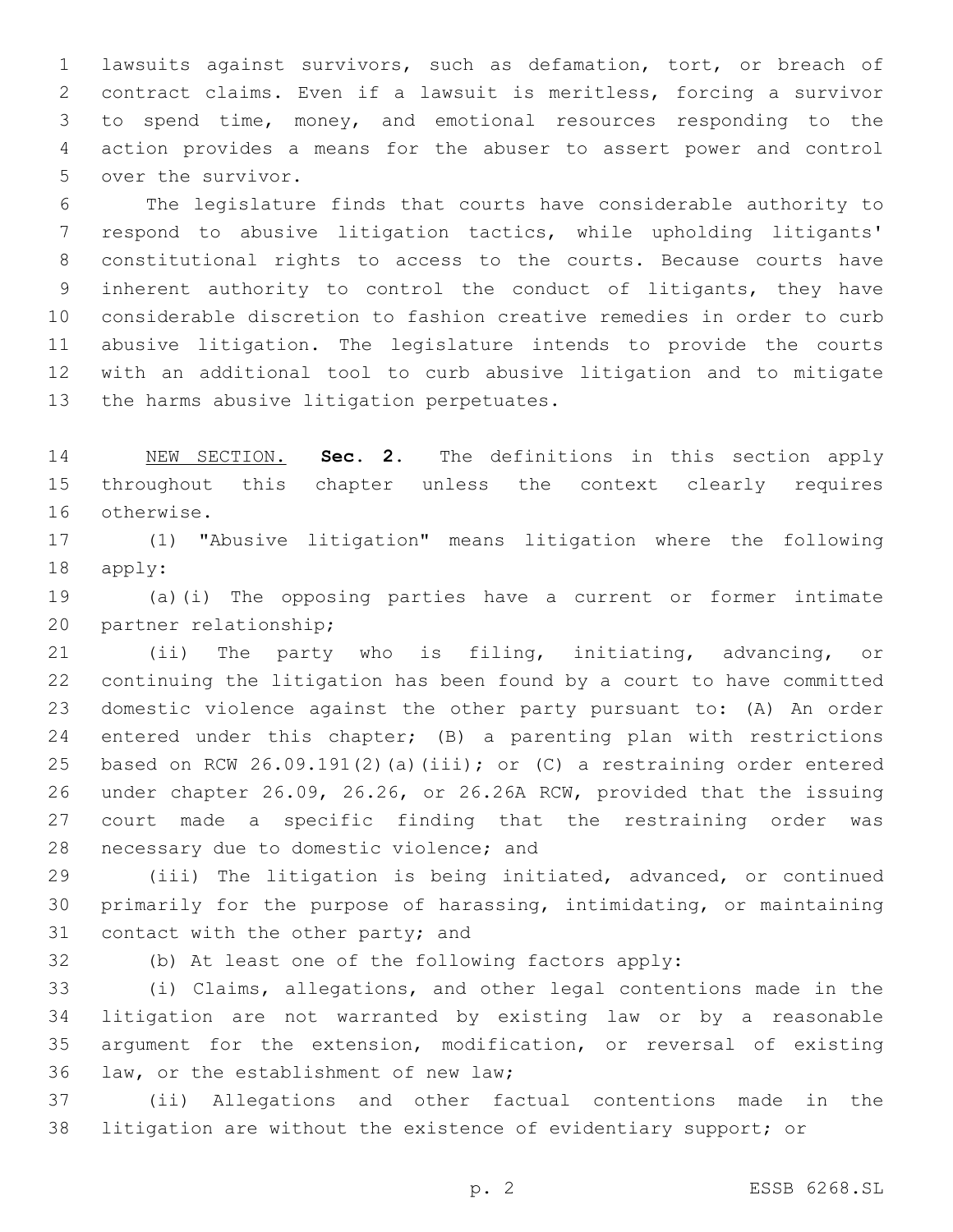(iii) An issue or issues that are the basis of the litigation have previously been filed in one or more other courts or jurisdictions and the actions have been litigated and disposed of unfavorably to the party filing, initiating, advancing, or continuing 5 the litigation.

(2) "Intimate partner" is defined in RCW 26.50.010.

 (3) "Litigation" means any kind of legal action or proceeding including, but not limited to: (i) Filing a summons, complaint, demand, or petition; (ii) serving a summons, complaint, demand, or petition, regardless of whether it has been filed; (iii) filing a motion, notice of court date, note for motion docket, or order to appear; (iv) serving a motion, notice of court date, note for motion docket, or order to appear, regardless of whether it has been filed or scheduled; (v) filing a subpoena, subpoena duces tecum, request for interrogatories, request for production, notice of deposition, or other discovery request; or (vi) serving a subpoena, subpoena duces tecum, request for interrogatories, request for production, notice of 18 deposition, or other discovery request.

 (4) "Perpetrator of abusive litigation" means a person who files, initiates, advances, or continues litigation in violation of an order 21 restricting abusive litigation.

 NEW SECTION. **Sec. 3.** (1) A party to a case may request from the court an order restricting abusive litigation if the parties are current or former intimate partners and one party has been found by the court to have committed domestic violence against the other party:

 (a) In any answer or response to the litigation being filed, 28 initiated, advanced, or continued;

 (b) By motion made at any time during any open or ongoing case; 30 or

 (c) By separate motion made under this chapter, within five years of the entry of an order for protection even if the order has since 33 expired.

 (2) Any court of competent jurisdiction may, on its own motion, determine that a hearing pursuant to section 4 of this act is necessary to determine if a party is engaging in abusive litigation.

 (3) The administrative office of the courts shall update the instructions, brochures, standard petition, and order for protection forms, and create new forms for the motion for order restricting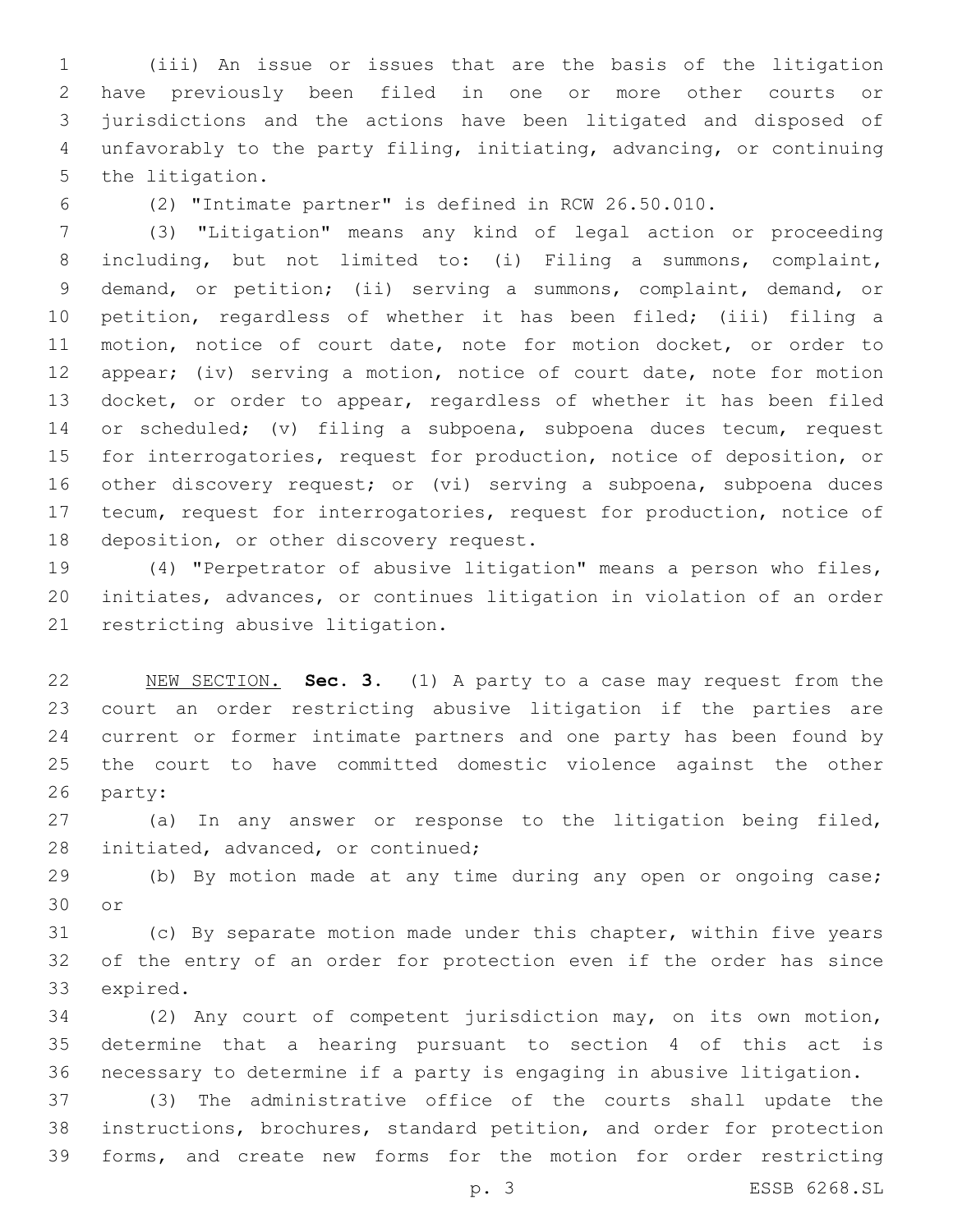abusive litigation and order restricting abusive litigation, and update the court staff handbook when changes in the law make an 3 update necessary.

 (4) No filing fee may be charged to the unrestricted party for proceedings under this section regardless of whether it is filed under this chapter or another action in this title. Forms and instructional brochures shall be provided free of charge.

 (5) The provisions of this section are nonexclusive and do not 9 affect any other remedy available.

 NEW SECTION. **Sec. 4.** (1) If a party asserts that they are being subjected to abusive litigation, the court shall attempt to verify that the parties have or previously had an intimate partner relationship and that the party raising the claim of abusive litigation has been found to be a victim of domestic violence by the other party. If the court verifies that both elements are true, or is unable to verify that they are not true, the court shall set a hearing to determine whether the litigation meets the definition of abusive litigation.

 (2) At the time set for the hearing on the alleged abusive civil action, the court shall hear all relevant testimony and may require any affidavits, documentary evidence, or other records the court 22 deems necessary.

 NEW SECTION. **Sec. 5.** At the hearing conducted pursuant to 24 section 4 of this act, evidence of any of the following creates a rebuttable presumption that litigation is being initiated, advanced, or continued primarily for the purpose of harassing, intimidating, or maintaining contact with the other party:

 (1) The same or substantially similar issues between the same or substantially similar parties have been litigated within the past five years in the same court or any other court of competent 31 jurisdiction; or

 (2) The same or substantially similar issues between the same or substantially similar parties have been raised, pled, or alleged in the past five years and were dismissed on the merits or with 35 prejudice; or

 (3) Within the last ten years, the party allegedly engaging in abusive litigation has been sanctioned under superior court civil rule 11 or a similar rule or law in another jurisdiction for filing

p. 4 ESSB 6268.SL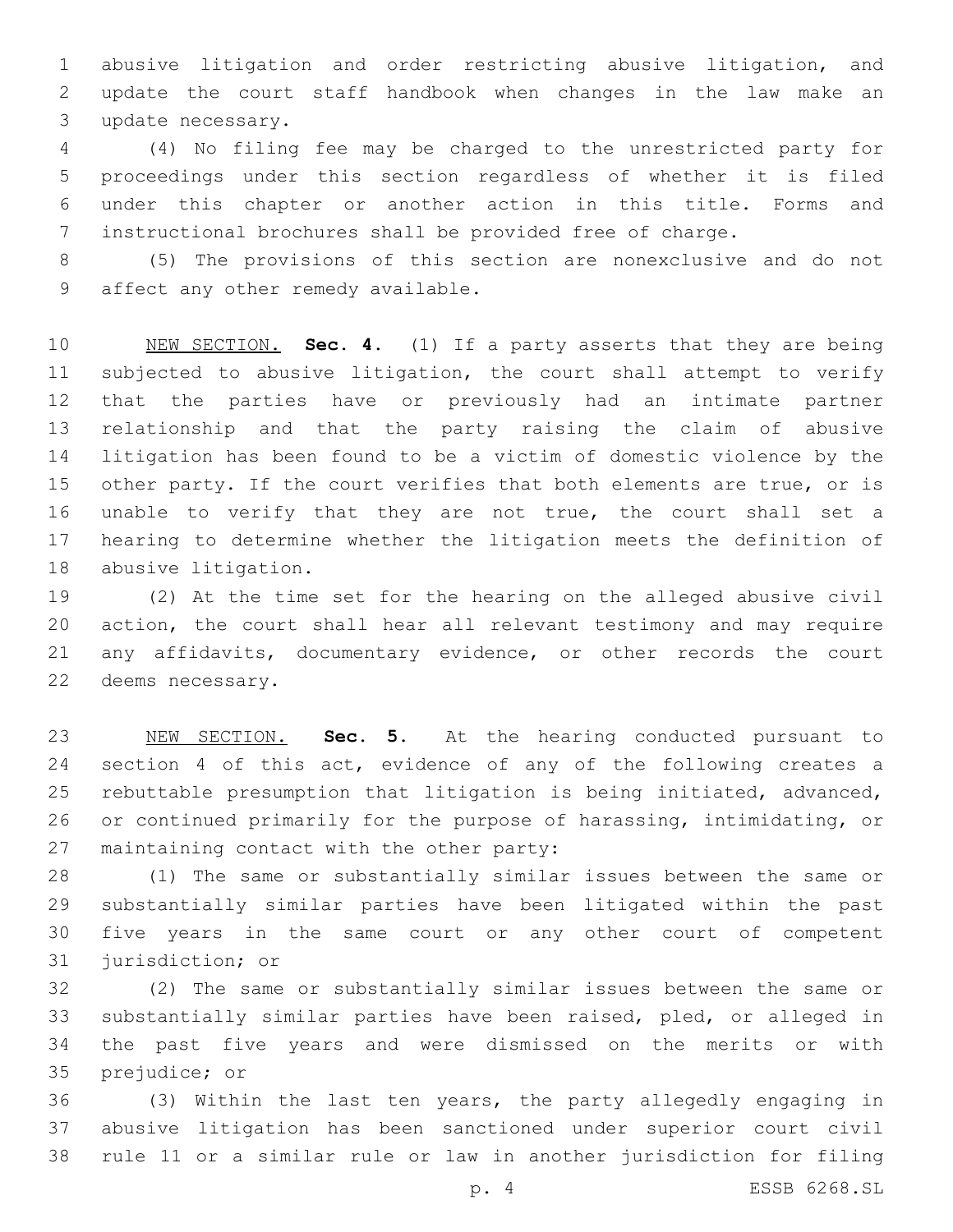one or more cases, petitions, motions, or other filings, that were found to have been frivolous, vexatious, intransigent, or brought in 3 bad faith involving the same opposing party; or

 (4) A court of record in another judicial district has determined that the party allegedly engaging in abusive litigation has previously engaged in abusive litigation or similar conduct and has been subject to a court order imposing prefiling restrictions.

 NEW SECTION. **Sec. 6.** (1) If the court finds by a preponderance of the evidence that a party is engaging in abusive litigation, and that any or all of the motions or actions pending before the court are abusive litigation, the litigation shall be dismissed, denied, stricken, or resolved by other disposition with prejudice.

 (2) In addition to dismissal or denial of any pending abusive 14 litigation within the jurisdiction of the court, the court shall enter an "order restricting abusive litigation." The order shall:

 (a) Impose all costs of any abusive civil action pending in the court at the time of the court's finding pursuant to subsection (1) 18 of this section against the party advancing the abusive litigation;

 (b) Award the other party reasonable attorneys' fees and costs of responding to the abusive litigation including the cost of seeking 21 the order restricting abusive litigation; and

 (c) Identify the party protected by the order and impose prefiling restrictions upon the party found to have engaged in abusive litigation for a period of not less than forty-eight months 25 nor more than seventy-two months.

 (3) If the court finds by a preponderance of the evidence that 27 the litigation does not constitute abusive litigation, the court shall enter written findings and the litigation shall proceed. Nothing in this section or chapter shall be construed as limiting the court's inherent authority to control the proceedings and litigants 31 before it.

 (4) The provisions of this section are nonexclusive and do not affect any other remedy available to the person who is protected by the order restricting abusive litigation or to the court.

 NEW SECTION. **Sec. 7.** (1) Except as provided in this section, a person who is subject to an order restricting abusive litigation is prohibited from filing, initiating, advancing, or continuing the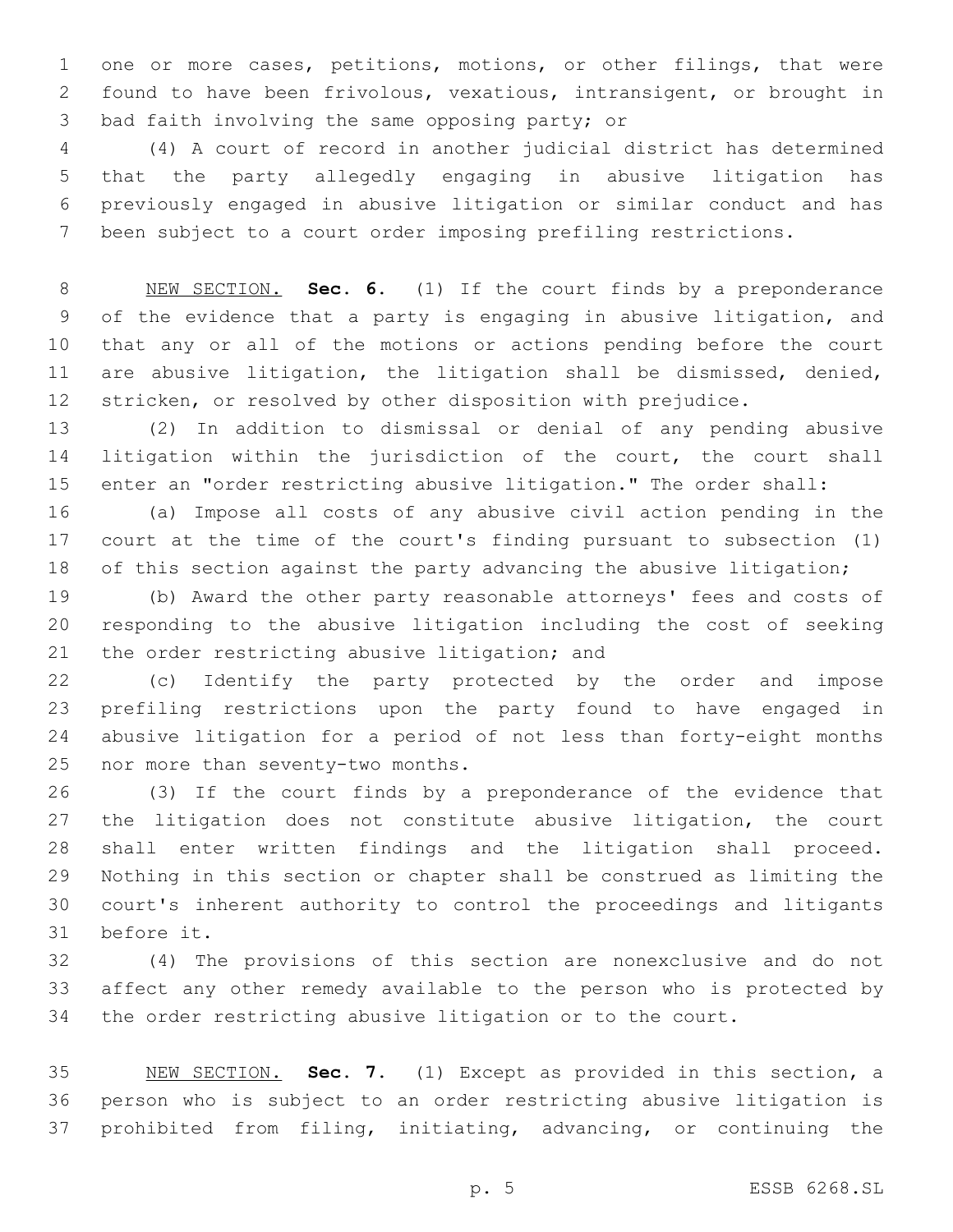litigation against the protected party for the period of time the 2 filing restrictions are in effect.

 (2) Notwithstanding subsection (1) of this section and consistent with the state Constitution, a person who is subject to an order restricting abusive litigation may seek permission to file a new case or a motion in an existing case using the procedure set out in 7 subsection (3) of this section.

 (3)(a) A person who is subject to an order restricting litigation against whom prefiling restrictions have been imposed pursuant to this chapter who wishes to initiate a new case or file a motion in an existing case during the time the person is under filing restrictions must first appear before the judicial officer who imposed the prefiling restrictions to make application for permission to 14 institute the civil action.

 (b)(i) The judicial officer may examine witnesses, court records, and any other available evidence to determine if the proposed litigation is abusive litigation or if there are reasonable and legitimate grounds upon which the litigation is based.

 (ii) If the judicial officer determines the proposed litigation is abusive litigation, based on reviewing the records as well as any evidence from the person who is subject to the order, then it is not necessary for the person protected by the order to appear or participate in any way. If the judicial officer is unable to determine whether the proposed litigation is abusive without hearing 25 from the person protected by the order, then the court shall issue an order scheduling a hearing, and notifying the protected party of the party's right to appear and/or participate in the hearing. The order should specify whether the protected party is expected to submit a written response. When possible, the protected party should be permitted to appear telephonically and provided instructions for how 31 to appear telephonically.

 (c)(i) If the judicial officer believes the litigation that the party who is subject to the prefiling order is making application to file will constitute abusive litigation, the application shall be denied, dismissed, or otherwise disposed with prejudice.

 (ii) If the judicial officer reasonably believes that the litigation the party who is subject to the prefiling order is making application to file will not be abusive litigation, the judicial officer may grant the application and issue an order permitting the filing of the case, motion, or pleading. The order shall be attached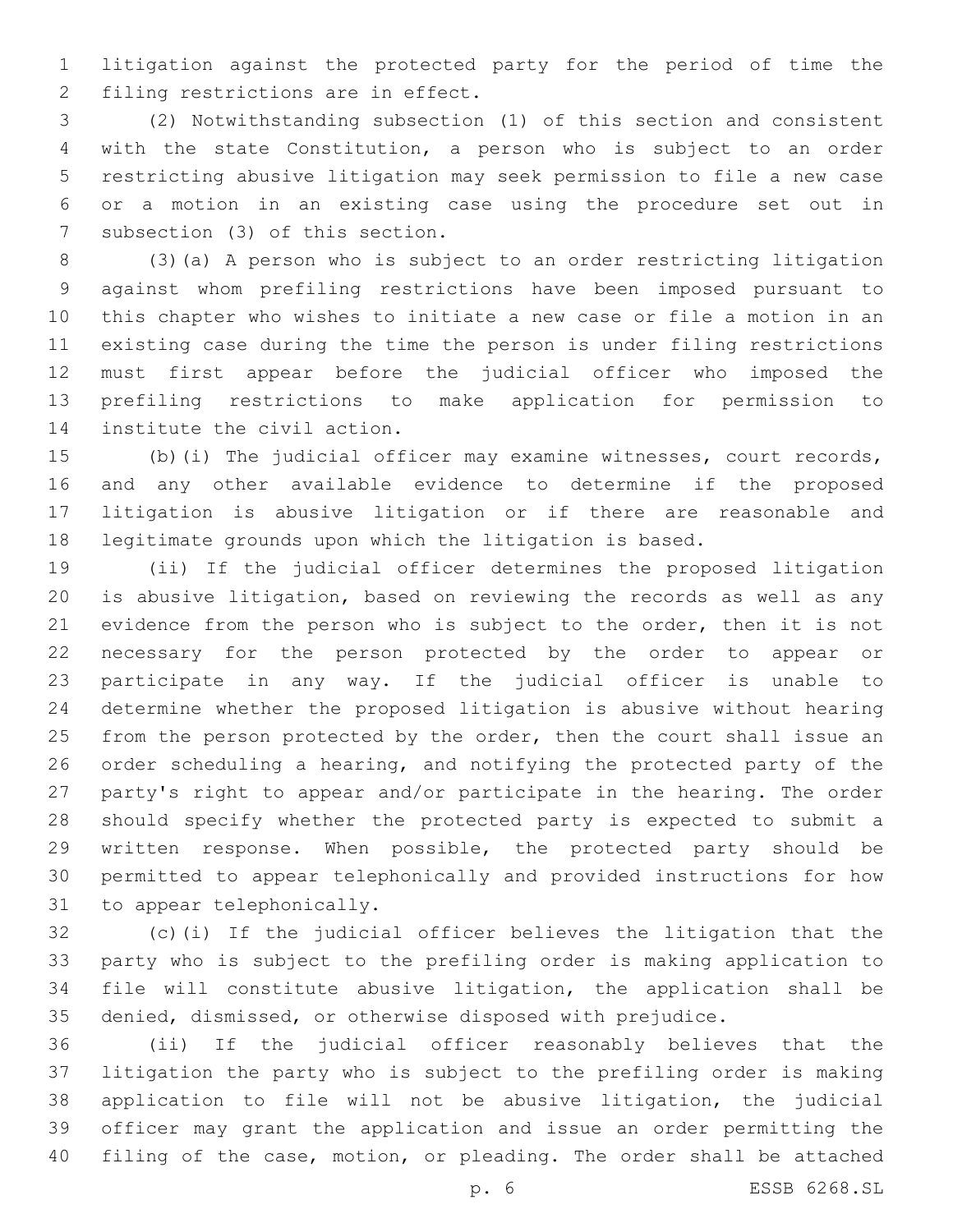to the front of the pleading to be filed with the clerk. The party who is protected by the order shall be served with a copy of the 3 order at the same time as the underlying pleading.

 (d) The findings of the judicial officer shall be reduced to writing and made a part of the record in the matter. If the party who is subject to the order disputes the finding of the judge, the party may seek review of the decision as provided by the applicable court 8 rules.

 (4) If the application for the filing of a pleading is granted pursuant to this section, the period of time commencing with the filing of the application requesting permission to file the action and ending with the issuance of an order permitting filing of the action shall not be computed as a part of any applicable period of limitations within which the matter must be instituted.

 (5) If, after a party who is subject to prefiling restrictions has made application and been granted permission to file or advance a case pursuant to this section, any judicial officer hearing or 18 presiding over the case, or any part thereof, determines that the person is attempting to add parties, amend the complaint, or is otherwise attempting to alter the parties and issues involved in the litigation in a manner that the judicial officer reasonably believes would constitute abusive litigation, the judicial officer shall stay the proceedings and refer the case back to the judicial officer who granted the application to file, for further disposition.

 (6)(a) If a party who is protected by an order restricting abusive litigation is served with a pleading filed by the person who is subject to the order, and the pleading does not have an attached order allowing the pleading, the protected party may respond to the case by filing a copy of the order restricting abusive litigation.

 (b) If it is brought to the attention of the court that a person against whom prefiling restrictions have been imposed has filed a new case or is continuing an existing case without having been granted permission pursuant to this section, the court shall dismiss, deny, or otherwise dispose of the matter. This action may be taken by the court on the court's own motion or initiative. The court may take whatever action against the perpetrator of abusive litigation deemed necessary and appropriate for a violation of the order restricting abusive litigation.38

 (c) If a party who is protected by an order restricting abusive litigation is served with a pleading filed by the person who is

p. 7 ESSB 6268.SL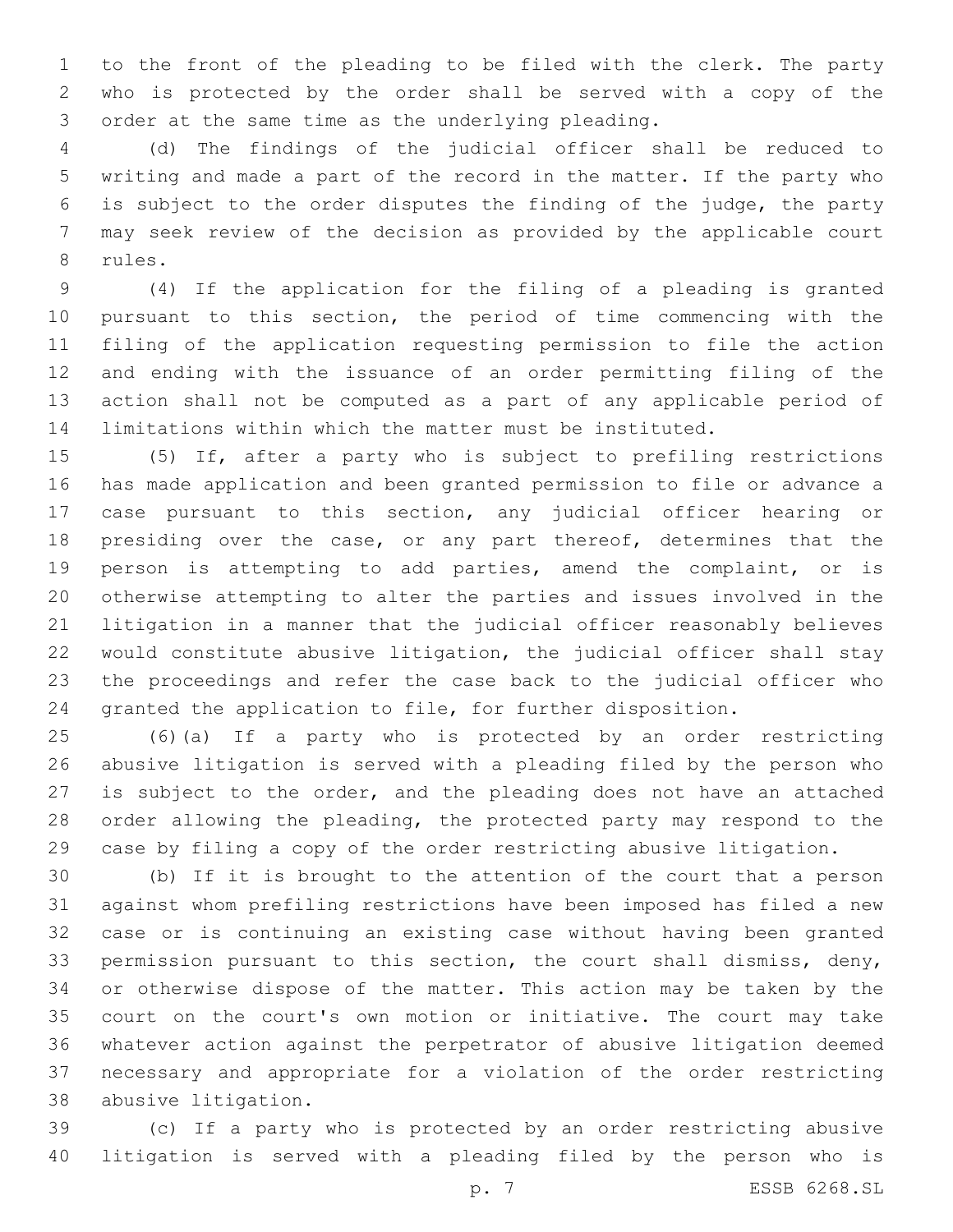subject to the order, and the pleading does not have an attached order allowing the pleading, the protected party is under no obligation or duty to respond to the summons, complaint, petition, motion, to answer interrogatories, to appear for depositions, or any other responsive action required by rule or statute in a civil 6 action.

 (7) If the judicial officer who imposed the prefiling restrictions is no longer serving in the same capacity in the same judicial district where the restrictions were placed, or is otherwise unavailable for any reason, any other judicial officer in that judicial district may perform the review required and permitted by 12 this section.

 **Sec. 8.** RCW 26.09.191 and 2019 c 46 s 5020 are each amended to 14 read as follows:

 (1) The permanent parenting plan shall not require mutual decision-making or designation of a dispute resolution process other than court action if it is found that a parent has engaged in any of the following conduct: (a) Willful abandonment that continues for an extended period of time or substantial refusal to perform parenting functions; (b) physical, sexual, or a pattern of emotional abuse of a child; or (c) a history of acts of domestic violence as defined in RCW 26.50.010(3) or an assault or sexual assault that causes grievous bodily harm or the fear of such harm or that results in a pregnancy.

 (2)(a) The parent's residential time with the child shall be limited if it is found that the parent has engaged in any of the following conduct: (i) Willful abandonment that continues for an extended period of time or substantial refusal to perform parenting functions; (ii) physical, sexual, or a pattern of emotional abuse of a child; (iii) a history of acts of domestic violence as defined in RCW 26.50.010(3) or an assault or sexual assault that causes grievous bodily harm or the fear of such harm or that results in a pregnancy; or (iv) the parent has been convicted as an adult of a sex offense 33 under:

 (A) RCW 9A.44.076 if, because of the difference in age between the offender and the victim, no rebuttable presumption exists under 36 (d) of this subsection;

 (B) RCW 9A.44.079 if, because of the difference in age between the offender and the victim, no rebuttable presumption exists under 39 (d) of this subsection;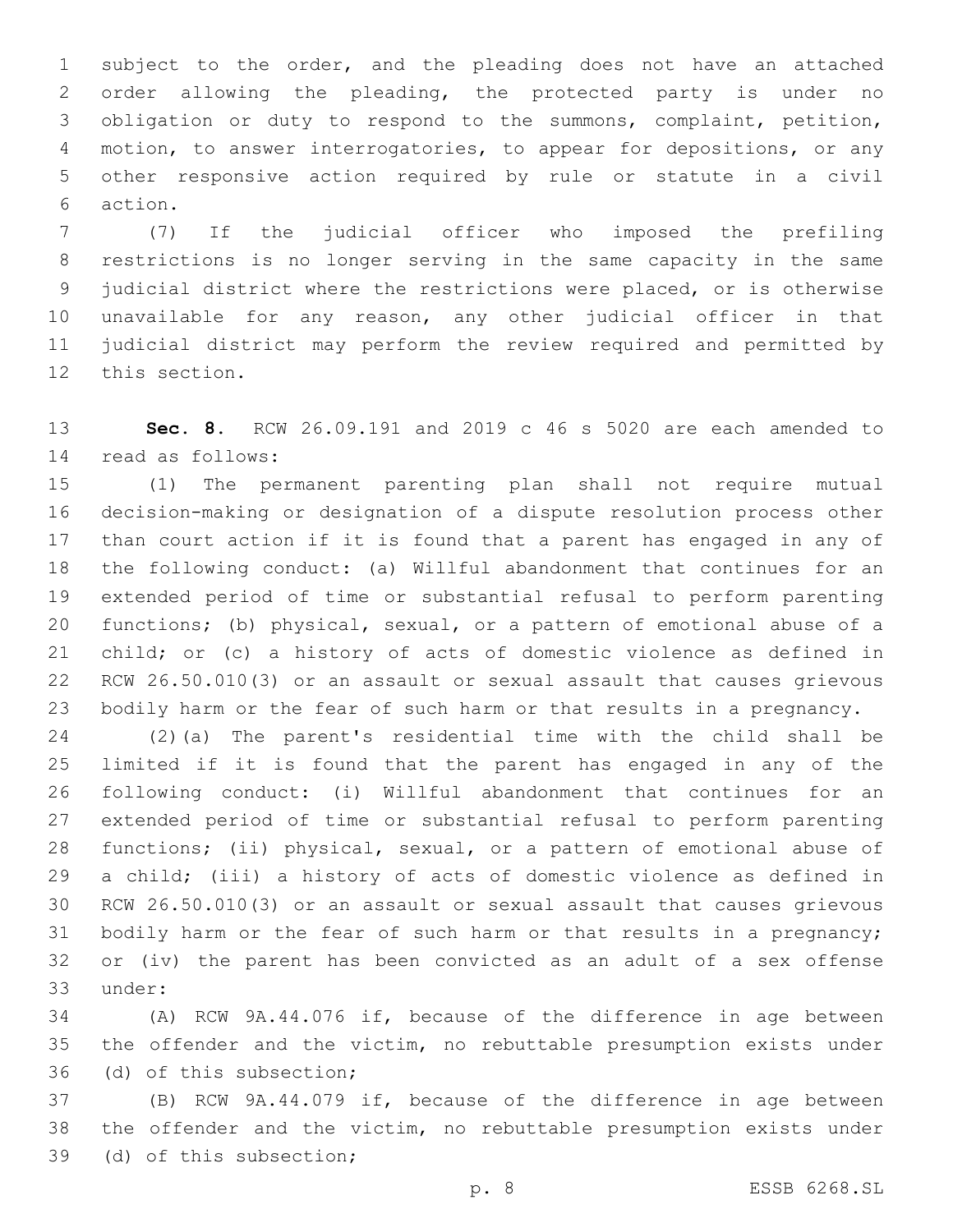1 (C) RCW 9A.44.086 if, because of the difference in age between 2 the offender and the victim, no rebuttable presumption exists under 3 (d) of this subsection;

(D) RCW 9A.44.089;4

5 (E) RCW 9A.44.093;

6 (F) RCW 9A.44.096;

7 (G) RCW 9A.64.020 (1) or (2) if, because of the difference in age 8 between the offender and the victim, no rebuttable presumption exists 9 under (d) of this subsection;

10 (H) Chapter 9.68A RCW;

11 (I) Any predecessor or antecedent statute for the offenses listed 12 in (a)(iv)(A) through (H) of this subsection;

13 (J) Any statute from any other jurisdiction that describes an 14 offense analogous to the offenses listed in (a)(iv)(A) through (H) of 15 this subsection.

16 This subsection (2)(a) shall not apply when (c) or (d) of this 17 subsection applies.

 (b) The parent's residential time with the child shall be limited if it is found that the parent resides with a person who has engaged in any of the following conduct: (i) Physical, sexual, or a pattern of emotional abuse of a child; (ii) a history of acts of domestic violence as defined in RCW 26.50.010(3) or an assault or sexual assault that causes grievous bodily harm or the fear of such harm or that results in a pregnancy; or (iii) the person has been convicted as an adult or as a juvenile has been adjudicated of a sex offense 26 under:

27 (A) RCW 9A.44.076 if, because of the difference in age between 28 the offender and the victim, no rebuttable presumption exists under 29 (e) of this subsection;

30 (B) RCW 9A.44.079 if, because of the difference in age between 31 the offender and the victim, no rebuttable presumption exists under 32 (e) of this subsection;

33 (C) RCW 9A.44.086 if, because of the difference in age between 34 the offender and the victim, no rebuttable presumption exists under 35 (e) of this subsection;

36 (D) RCW 9A.44.089;

37 (E) RCW 9A.44.093;

38 (F) RCW 9A.44.096;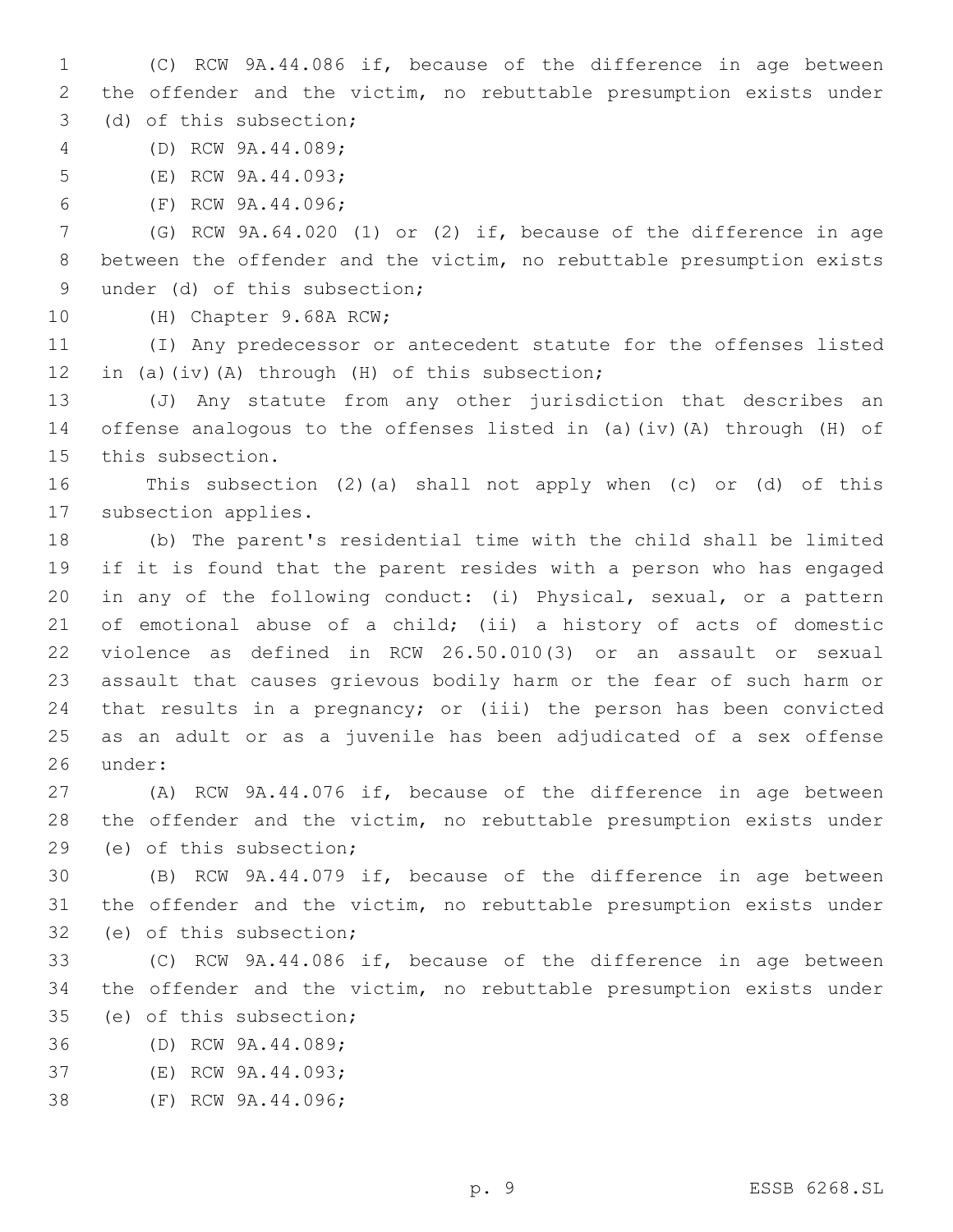(G) RCW 9A.64.020 (1) or (2) if, because of the difference in age between the offender and the victim, no rebuttable presumption exists 3 under (e) of this subsection;

4 (H) Chapter 9.68A RCW;

 (I) Any predecessor or antecedent statute for the offenses listed 6 in (b)(iii)(A) through (H) of this subsection;

 (J) Any statute from any other jurisdiction that describes an offense analogous to the offenses listed in (b)(iii)(A) through (H) 9 of this subsection.

 This subsection (2)(b) shall not apply when (c) or (e) of this 11 subsection applies.

 (c) If a parent has been found to be a sexual predator under chapter 71.09 RCW or under an analogous statute of any other jurisdiction, the court shall restrain the parent from contact with a child that would otherwise be allowed under this chapter. If a parent resides with an adult or a juvenile who has been found to be a sexual predator under chapter 71.09 RCW or under an analogous statute of any other jurisdiction, the court shall restrain the parent from contact with the parent's child except contact that occurs outside that 20 person's presence.

 (d) There is a rebuttable presumption that a parent who has been convicted as an adult of a sex offense listed in (d)(i) through (ix) of this subsection poses a present danger to a child. Unless the parent rebuts this presumption, the court shall restrain the parent from contact with a child that would otherwise be allowed under this 26 chapter:

 (i) RCW 9A.64.020 (1) or (2), provided that the person convicted 28 was at least five years older than the other person;

29 (ii) RCW 9A.44.073;

 (iii) RCW 9A.44.076, provided that the person convicted was at 31 least eight years older than the victim;

 (iv) RCW 9A.44.079, provided that the person convicted was at 33 least eight years older than the victim;

34 (v) RCW 9A.44.083;

 (vi) RCW 9A.44.086, provided that the person convicted was at 36 least eight years older than the victim;

37 (vii) RCW 9A.44.100;

 (viii) Any predecessor or antecedent statute for the offenses listed in (d)(i) through (vii) of this subsection;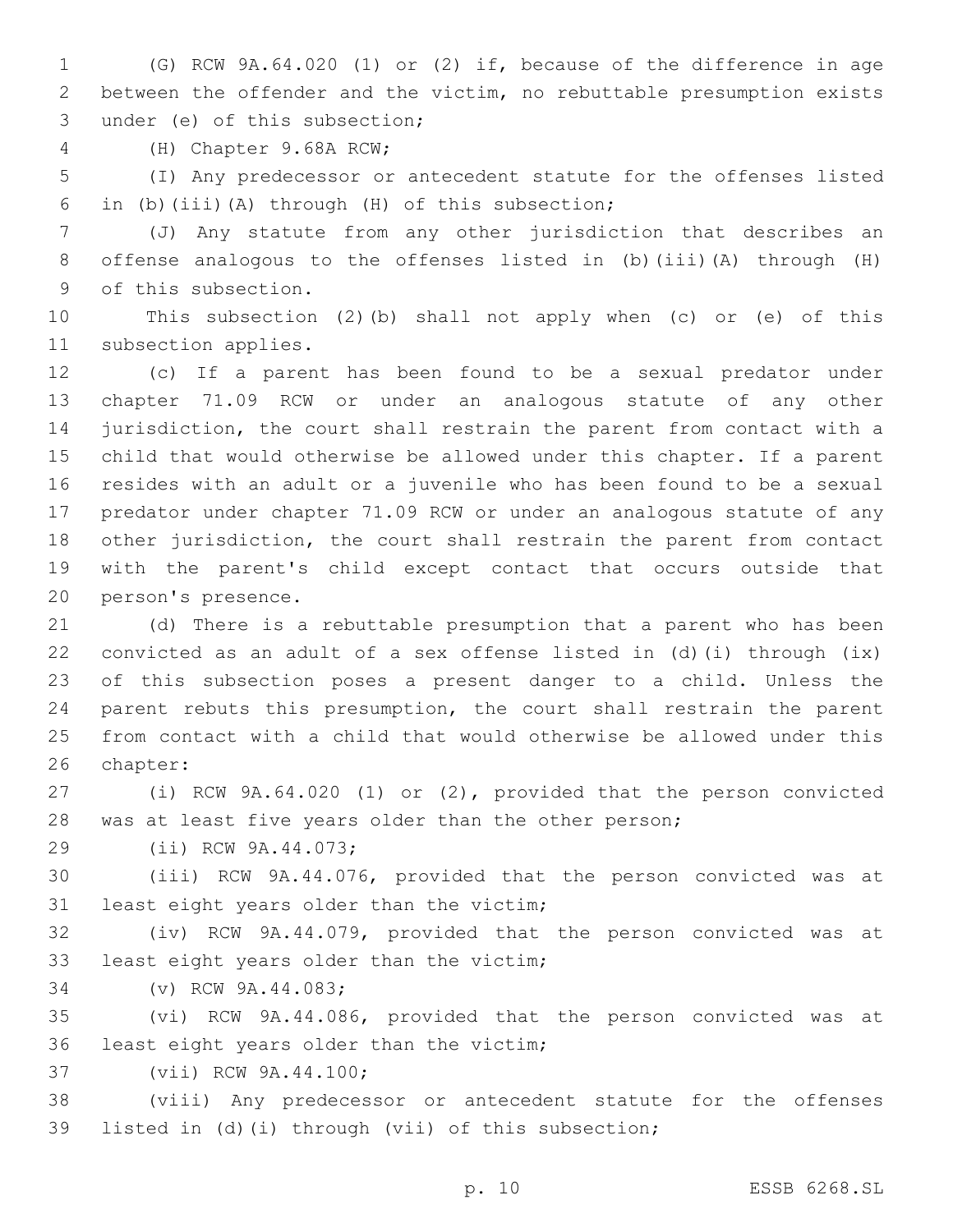(ix) Any statute from any other jurisdiction that describes an offense analogous to the offenses listed in (d)(i) through (vii) of 3 this subsection.

 (e) There is a rebuttable presumption that a parent who resides with a person who, as an adult, has been convicted, or as a juvenile has been adjudicated, of the sex offenses listed in (e)(i) through (ix) of this subsection places a child at risk of abuse or harm when that parent exercises residential time in the presence of the convicted or adjudicated person. Unless the parent rebuts the presumption, the court shall restrain the parent from contact with the parent's child except for contact that occurs outside of the 12 convicted or adjudicated person's presence:

 (i) RCW 9A.64.020 (1) or (2), provided that the person convicted was at least five years older than the other person;

15 (ii) RCW 9A.44.073;

 (iii) RCW 9A.44.076, provided that the person convicted was at 17 least eight years older than the victim;

 (iv) RCW 9A.44.079, provided that the person convicted was at 19 least eight years older than the victim;

20 (v) RCW 9A.44.083;

 (vi) RCW 9A.44.086, provided that the person convicted was at 22 least eight years older than the victim;

23 (vii) RCW 9A.44.100;

 (viii) Any predecessor or antecedent statute for the offenses listed in (e)(i) through (vii) of this subsection;

 (ix) Any statute from any other jurisdiction that describes an offense analogous to the offenses listed in (e)(i) through (vii) of 28 this subsection.

 (f) The presumption established in (d) of this subsection may be rebutted only after a written finding that the child was not conceived and subsequently born as a result of a sexual assault committed by the parent requesting residential time and that:

 (i) If the child was not the victim of the sex offense committed by the parent requesting residential time, (A) contact between the child and the offending parent is appropriate and poses minimal risk to the child, and (B) the offending parent has successfully engaged in treatment for sex offenders or is engaged in and making progress in such treatment, if any was ordered by a court, and the treatment provider believes such contact is appropriate and poses minimal risk 40 to the child; or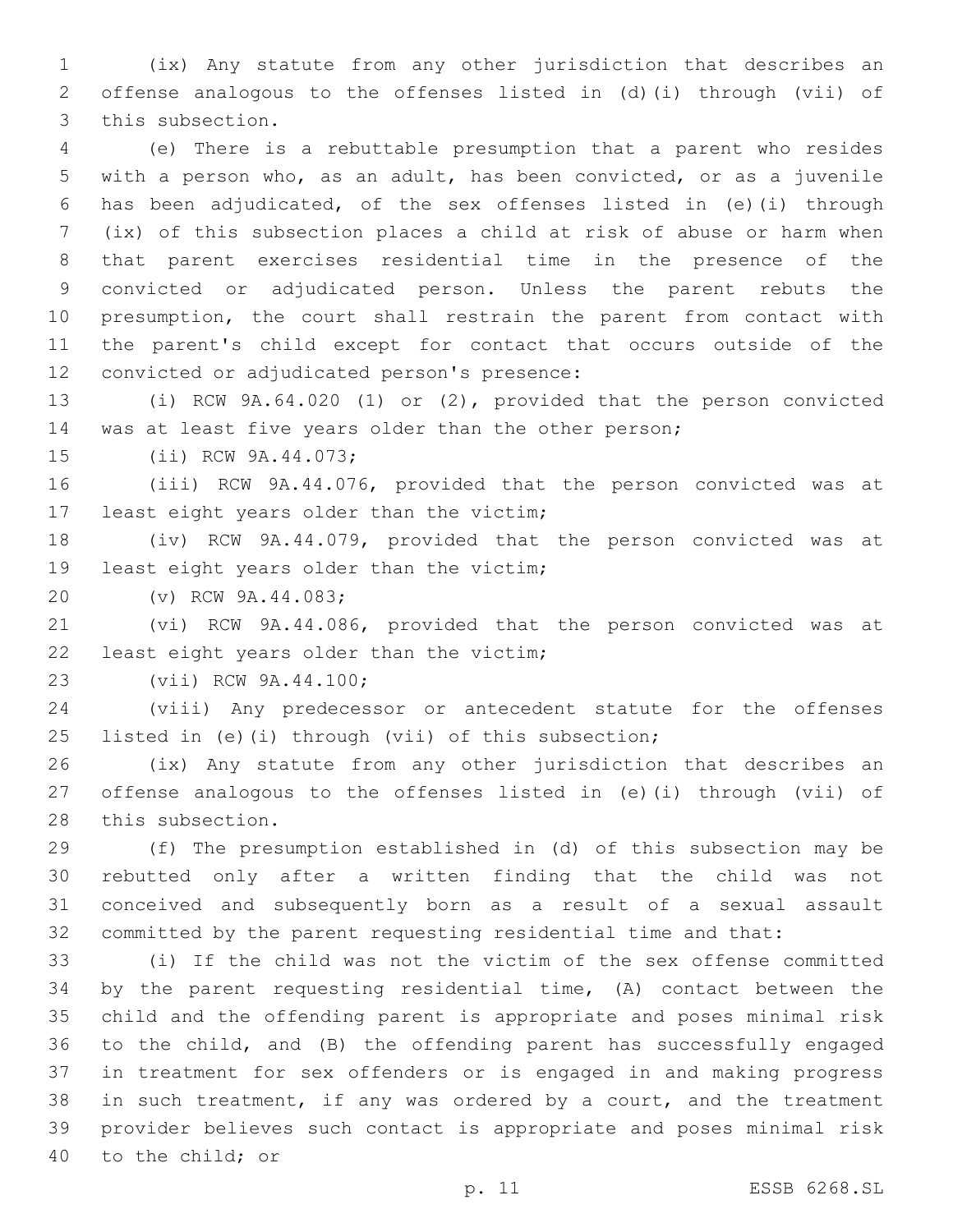(ii) If the child was the victim of the sex offense committed by the parent requesting residential time, (A) contact between the child and the offending parent is appropriate and poses minimal risk to the child, (B) if the child is in or has been in therapy for victims of sexual abuse, the child's counselor believes such contact between the child and the offending parent is in the child's best interest, and (C) the offending parent has successfully engaged in treatment for sex offenders or is engaged in and making progress in such treatment, if any was ordered by a court, and the treatment provider believes such contact is appropriate and poses minimal risk to the child.

 (g) The presumption established in (e) of this subsection may be rebutted only after a written finding that the child was not conceived and subsequently born as a result of a sexual assault committed by the parent requesting residential time and that:

 (i) If the child was not the victim of the sex offense committed by the person who is residing with the parent requesting residential time, (A) contact between the child and the parent residing with the convicted or adjudicated person is appropriate and that parent is able to protect the child in the presence of the convicted or adjudicated person, and (B) the convicted or adjudicated person has successfully engaged in treatment for sex offenders or is engaged in 22 and making progress in such treatment, if any was ordered by a court, and the treatment provider believes such contact is appropriate and 24 poses minimal risk to the child; or

 (ii) If the child was the victim of the sex offense committed by the person who is residing with the parent requesting residential time, (A) contact between the child and the parent in the presence of the convicted or adjudicated person is appropriate and poses minimal risk to the child, (B) if the child is in or has been in therapy for victims of sexual abuse, the child's counselor believes such contact between the child and the parent residing with the convicted or adjudicated person in the presence of the convicted or adjudicated person is in the child's best interest, and (C) the convicted or adjudicated person has successfully engaged in treatment for sex offenders or is engaged in and making progress in such treatment, if any was ordered by a court, and the treatment provider believes contact between the parent and child in the presence of the convicted or adjudicated person is appropriate and poses minimal risk to the 39 child.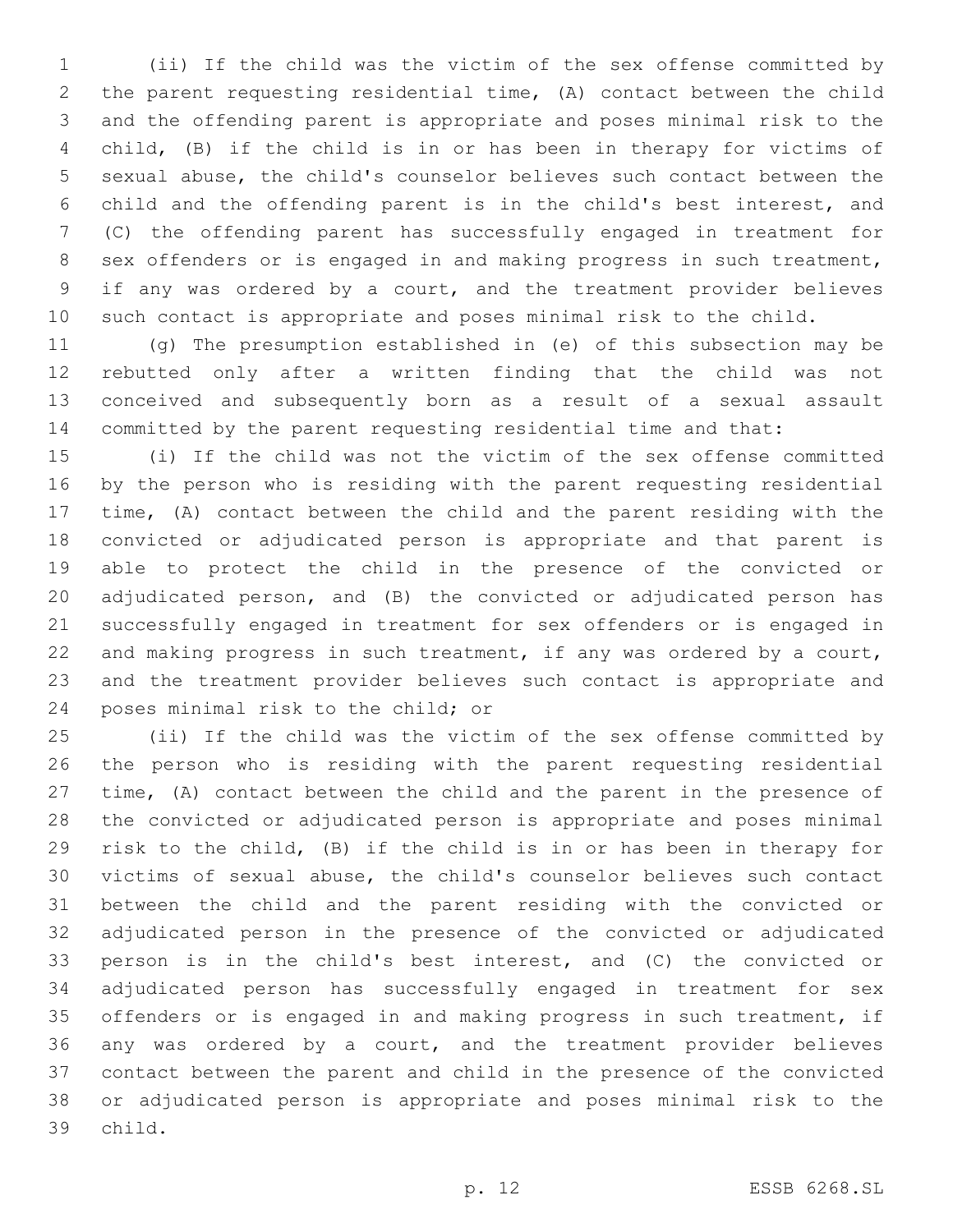(h) If the court finds that the parent has met the burden of rebutting the presumption under (f) of this subsection, the court may allow a parent who has been convicted as an adult of a sex offense listed in (d)(i) through (ix) of this subsection to have residential time with the child supervised by a neutral and independent adult and pursuant to an adequate plan for supervision of such residential time. The court shall not approve of a supervisor for contact between the child and the parent unless the court finds, based on the evidence, that the supervisor is willing and capable of protecting the child from harm. The court shall revoke court approval of the supervisor upon finding, based on the evidence, that the supervisor has failed to protect the child or is no longer willing or capable of 13 protecting the child.

 (i) If the court finds that the parent has met the burden of rebutting the presumption under (g) of this subsection, the court may allow a parent residing with a person who has been adjudicated as a juvenile of a sex offense listed in (e)(i) through (ix) of this subsection to have residential time with the child in the presence of the person adjudicated as a juvenile, supervised by a neutral and independent adult and pursuant to an adequate plan for supervision of such residential time. The court shall not approve of a supervisor for contact between the child and the parent unless the court finds, based on the evidence, that the supervisor is willing and capable of protecting the child from harm. The court shall revoke court approval 25 of the supervisor upon finding, based on the evidence, that the supervisor has failed to protect the child or is no longer willing or 27 capable of protecting the child.

 (j) If the court finds that the parent has met the burden of rebutting the presumption under (g) of this subsection, the court may allow a parent residing with a person who, as an adult, has been convicted of a sex offense listed in (e)(i) through (ix) of this subsection to have residential time with the child in the presence of the convicted person supervised by a neutral and independent adult and pursuant to an adequate plan for supervision of such residential time. The court shall not approve of a supervisor for contact between the child and the parent unless the court finds, based on the evidence, that the supervisor is willing and capable of protecting the child from harm. The court shall revoke court approval of the supervisor upon finding, based on the evidence, that the supervisor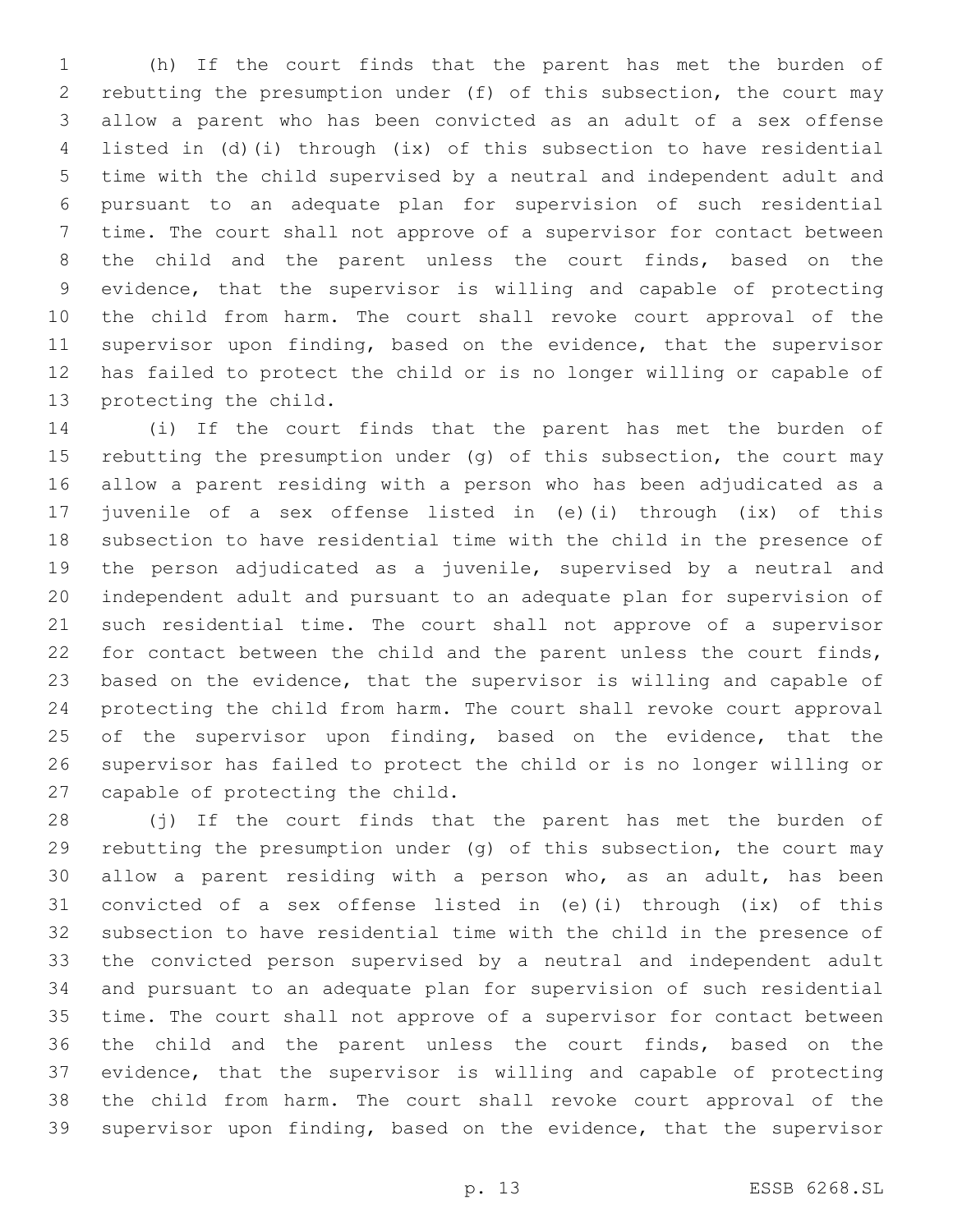has failed to protect the child or is no longer willing or capable of 2 protecting the child.

 (k) A court shall not order unsupervised contact between the offending parent and a child of the offending parent who was sexually abused by that parent. A court may order unsupervised contact between the offending parent and a child who was not sexually abused by the parent after the presumption under (d) of this subsection has been rebutted and supervised residential time has occurred for at least two years with no further arrests or convictions of sex offenses involving children under chapter 9A.44 RCW, RCW 9A.64.020, or chapter 9.68A RCW and (i) the sex offense of the offending parent was not committed against a child of the offending parent, and (ii) the court finds that unsupervised contact between the child and the offending parent is appropriate and poses minimal risk to the child, after consideration of the testimony of a state-certified therapist, mental health counselor, or social worker with expertise in treating child sexual abuse victims who has supervised at least one period of residential time between the parent and the child, and after consideration of evidence of the offending parent's compliance with community supervision requirements, if any. If the offending parent was not ordered by a court to participate in treatment for sex offenders, then the parent shall obtain a psychosexual evaluation conducted by a certified sex offender treatment provider or a certified affiliate sex offender treatment provider indicating that the offender has the lowest likelihood of risk to reoffend before the court grants unsupervised contact between the parent and a child.

 (l) A court may order unsupervised contact between the parent and a child which may occur in the presence of a juvenile adjudicated of a sex offense listed in (e)(i) through (ix) of this subsection who resides with the parent after the presumption under (e) of this subsection has been rebutted and supervised residential time has occurred for at least two years during which time the adjudicated juvenile has had no further arrests, adjudications, or convictions of sex offenses involving children under chapter 9A.44 RCW, RCW 9A.64.020, or chapter 9.68A RCW, and (i) the court finds that unsupervised contact between the child and the parent that may occur in the presence of the adjudicated juvenile is appropriate and poses minimal risk to the child, after consideration of the testimony of a state-certified therapist, mental health counselor, or social worker with expertise in treatment of child sexual abuse victims who has

p. 14 ESSB 6268.SL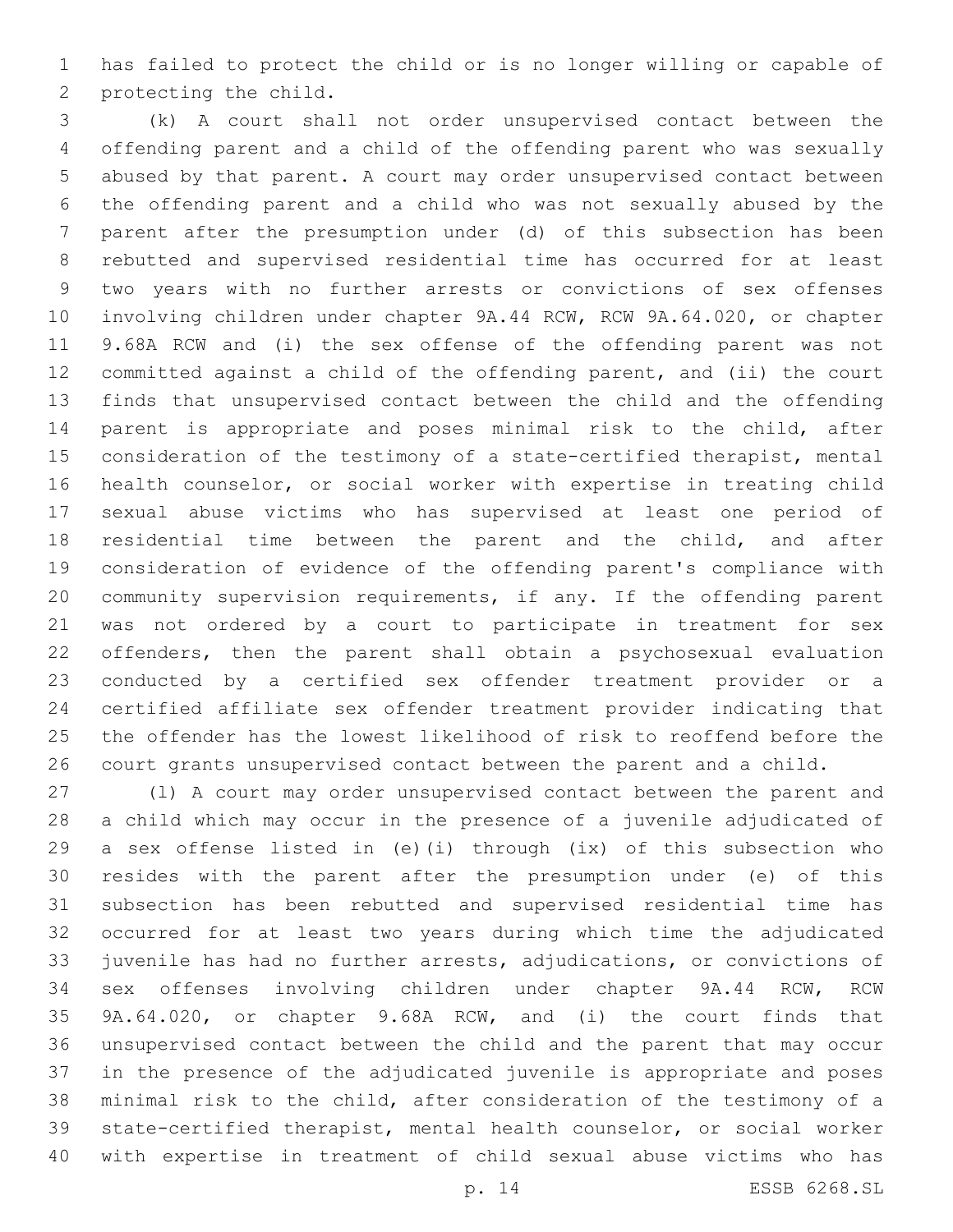supervised at least one period of residential time between the parent and the child in the presence of the adjudicated juvenile, and after consideration of evidence of the adjudicated juvenile's compliance with community supervision or parole requirements, if any. If the adjudicated juvenile was not ordered by a court to participate in treatment for sex offenders, then the adjudicated juvenile shall obtain a psychosexual evaluation conducted by a certified sex offender treatment provider or a certified affiliate sex offender treatment provider indicating that the adjudicated juvenile has the lowest likelihood of risk to reoffend before the court grants unsupervised contact between the parent and a child which may occur in the presence of the adjudicated juvenile who is residing with the 13 parent.

 (m)(i) The limitations imposed by the court under (a) or (b) of this subsection shall be reasonably calculated to protect the child from the physical, sexual, or emotional abuse or harm that could result if the child has contact with the parent requesting residential time. The limitations shall also be reasonably calculated to provide for the safety of the parent who may be at risk of physical, sexual, or emotional abuse or harm that could result if the parent has contact with the parent requesting residential time. The limitations the court may impose include, but are not limited to: Supervised contact between the child and the parent or completion of relevant counseling or treatment. If the court expressly finds based on the evidence that limitations on the residential time with the child will not adequately protect the child from the harm or abuse that could result if the child has contact with the parent requesting residential time, the court shall restrain the parent requesting 29 residential time from all contact with the child.

 (ii) The court shall not enter an order under (a) of this subsection allowing a parent to have contact with a child if the parent has been found by clear and convincing evidence in a civil action or by a preponderance of the evidence in a dependency action to have sexually abused the child, except upon recommendation by an evaluator or therapist for the child that the child is ready for contact with the parent and will not be harmed by the contact. The court shall not enter an order allowing a parent to have contact with the child in the offender's presence if the parent resides with a person who has been found by clear and convincing evidence in a civil action or by a preponderance of the evidence in a dependency action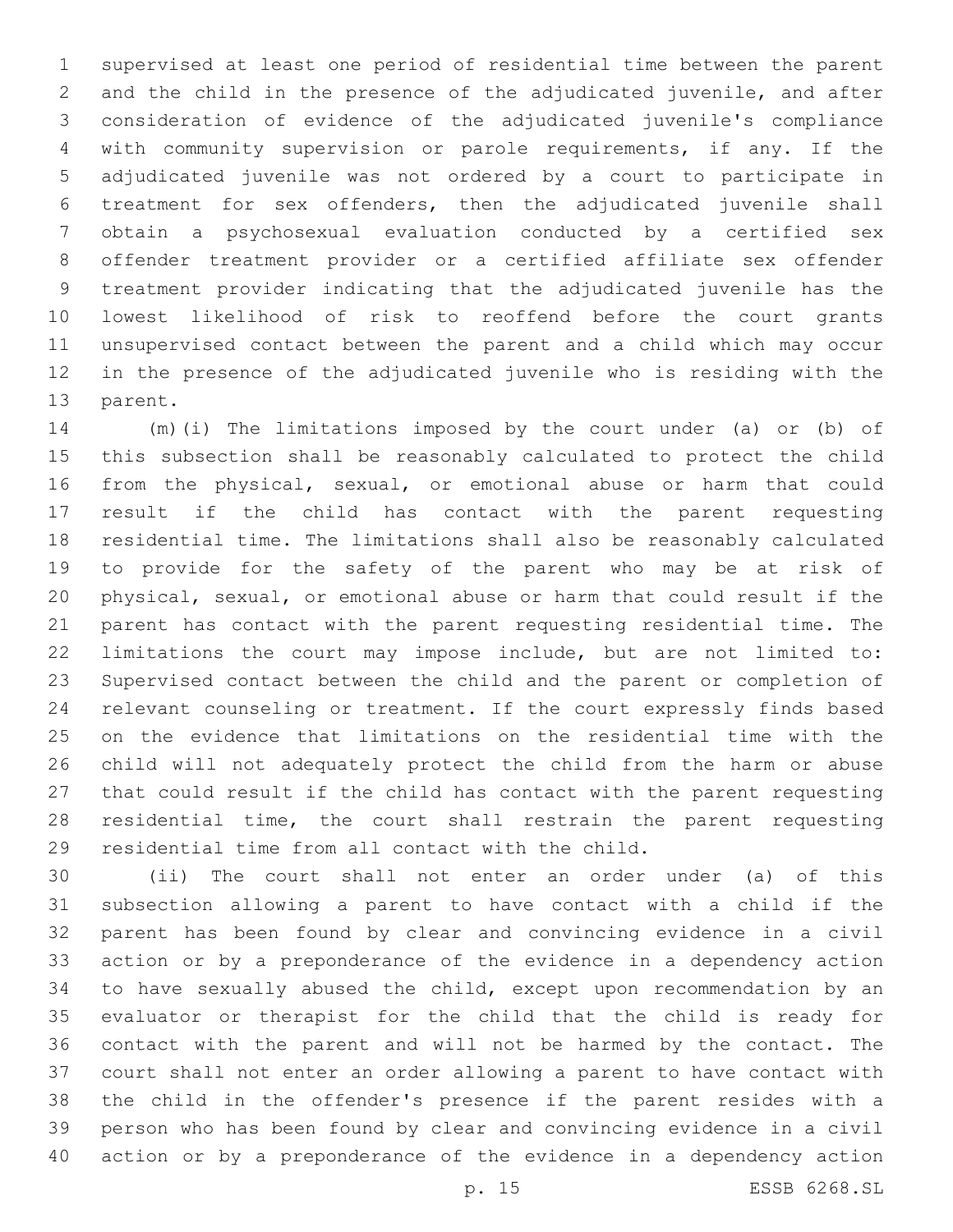to have sexually abused a child, unless the court finds that the parent accepts that the person engaged in the harmful conduct and the parent is willing to and capable of protecting the child from harm 4 from the person.

 (iii) The court shall not enter an order under (a) of this subsection allowing a parent to have contact with a child if the parent has been found by clear and convincing evidence pursuant to RCW 26.26A.465 to have committed sexual assault, as defined in RCW 26.26A.465, against the child's parent, and that the child was born within three hundred twenty days of the sexual assault.

 (iv) If the court limits residential time under (a) or (b) of this subsection to require supervised contact between the child and the parent, the court shall not approve of a supervisor for contact between a child and a parent who has engaged in physical, sexual, or a pattern of emotional abuse of the child unless the court finds based upon the evidence that the supervisor accepts that the harmful conduct occurred and is willing to and capable of protecting the child from harm. The court shall revoke court approval of the supervisor upon finding, based on the evidence, that the supervisor has failed to protect the child or is no longer willing to or capable 21 of protecting the child.

 (n) If the court expressly finds based on the evidence that contact between the parent and the child will not cause physical, sexual, or emotional abuse or harm to the child and that the probability that the parent's or other person's harmful or abusive conduct will recur is so remote that it would not be in the child's 27 best interests to apply the limitations of  $(a)$ ,  $(b)$ , and  $(m)$  (i) and (iv) of this subsection, or if the court expressly finds that the parent's conduct did not have an impact on the child, then the court 30 need not apply the limitations of (a), (b), and (m)(i) and (iv) of this subsection. The weight given to the existence of a protection order issued under chapter 26.50 RCW as to domestic violence is within the discretion of the court. This subsection shall not apply 34 when (c), (d), (e), (f), (g), (h), (i), (j), (k), (l), and (m)(ii) of 35 this subsection apply.

 (3) A parent's involvement or conduct may have an adverse effect on the child's best interests, and the court may preclude or limit any provisions of the parenting plan, if any of the following factors 39 exist: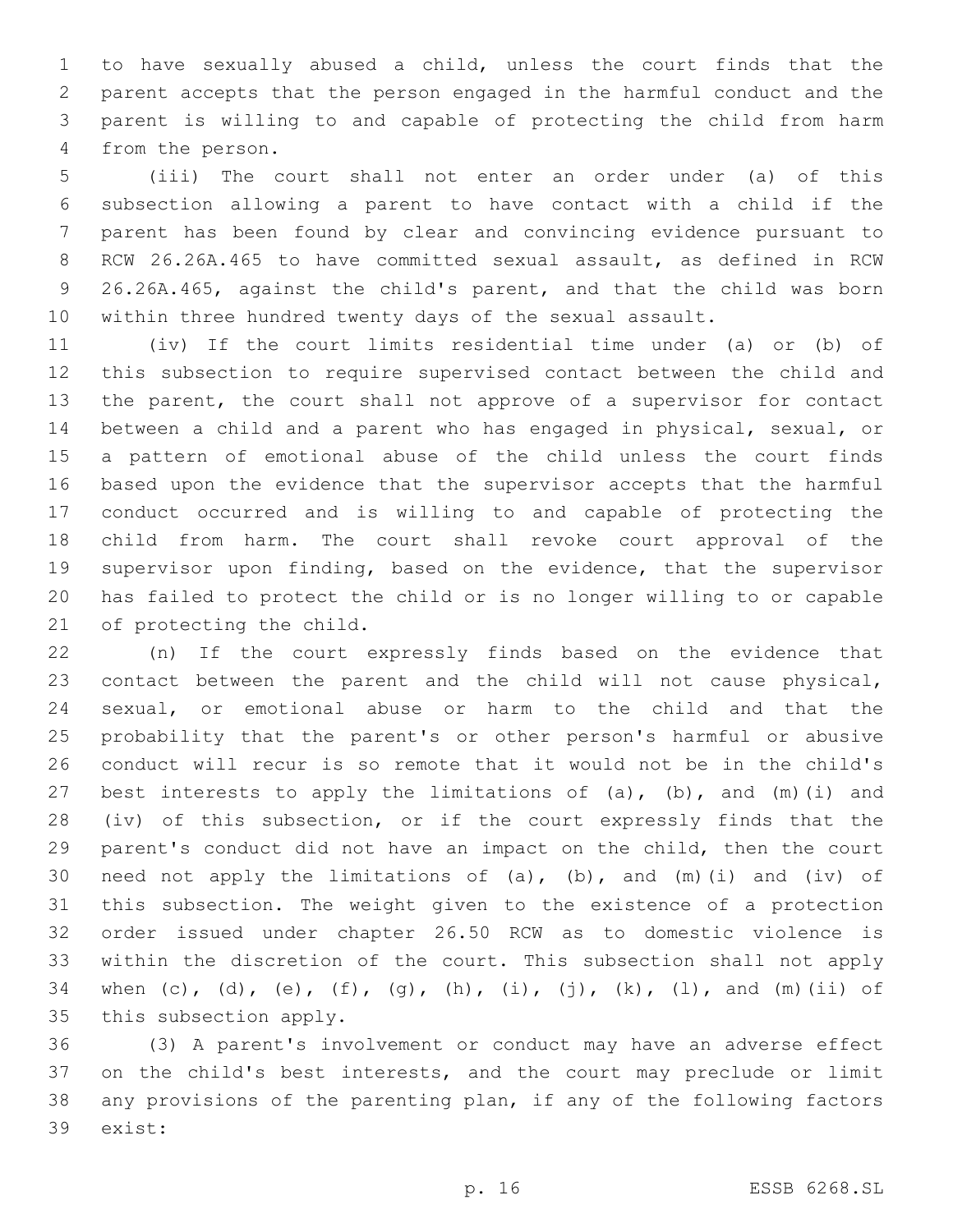(a) A parent's neglect or substantial nonperformance of parenting 2 functions;

 (b) A long-term emotional or physical impairment which interferes with the parent's performance of parenting functions as defined in 5 RCW 26.09.004;

 (c) A long-term impairment resulting from drug, alcohol, or other substance abuse that interferes with the performance of parenting 8 functions;

 (d) The absence or substantial impairment of emotional ties 10 between the parent and the child;

 (e) The abusive use of conflict by the parent which creates the 12 danger of serious damage to the child's psychological development. 13 Abusive use of conflict includes, but is not limited to, abusive litigation as defined in section 2 of this act. If the court finds a 15 parent has engaged in abusive litigation, the court may impose any 16 restrictions or remedies set forth in chapter 26.--- RCW (the new chapter created in section 10 of this act) in addition to including a finding in the parenting plan. Litigation that is aggressive or improper but that does not meet the definition of abusive litigation shall not constitute a basis for a finding under this section. A 21 report made in good faith to law enforcement, a medical professional, or child protective services of sexual, physical, or mental abuse of a child shall not constitute a basis for a finding of abusive use of 24 conflict;

 (f) A parent has withheld from the other parent access to the child for a protracted period without good cause; or

 (g) Such other factors or conduct as the court expressly finds 28 adverse to the best interests of the child.

 (4) In cases involving allegations of limiting factors under subsection (2)(a)(ii) and (iii) of this section, both parties shall be screened to determine the appropriateness of a comprehensive assessment regarding the impact of the limiting factor on the child 33 and the parties.

 (5) In entering a permanent parenting plan, the court shall not draw any presumptions from the provisions of the temporary parenting 36 plan.

 (6) In determining whether any of the conduct described in this section has occurred, the court shall apply the civil rules of 39 evidence, proof, and procedure.

(7) For the purposes of this section:40

p. 17 ESSB 6268.SL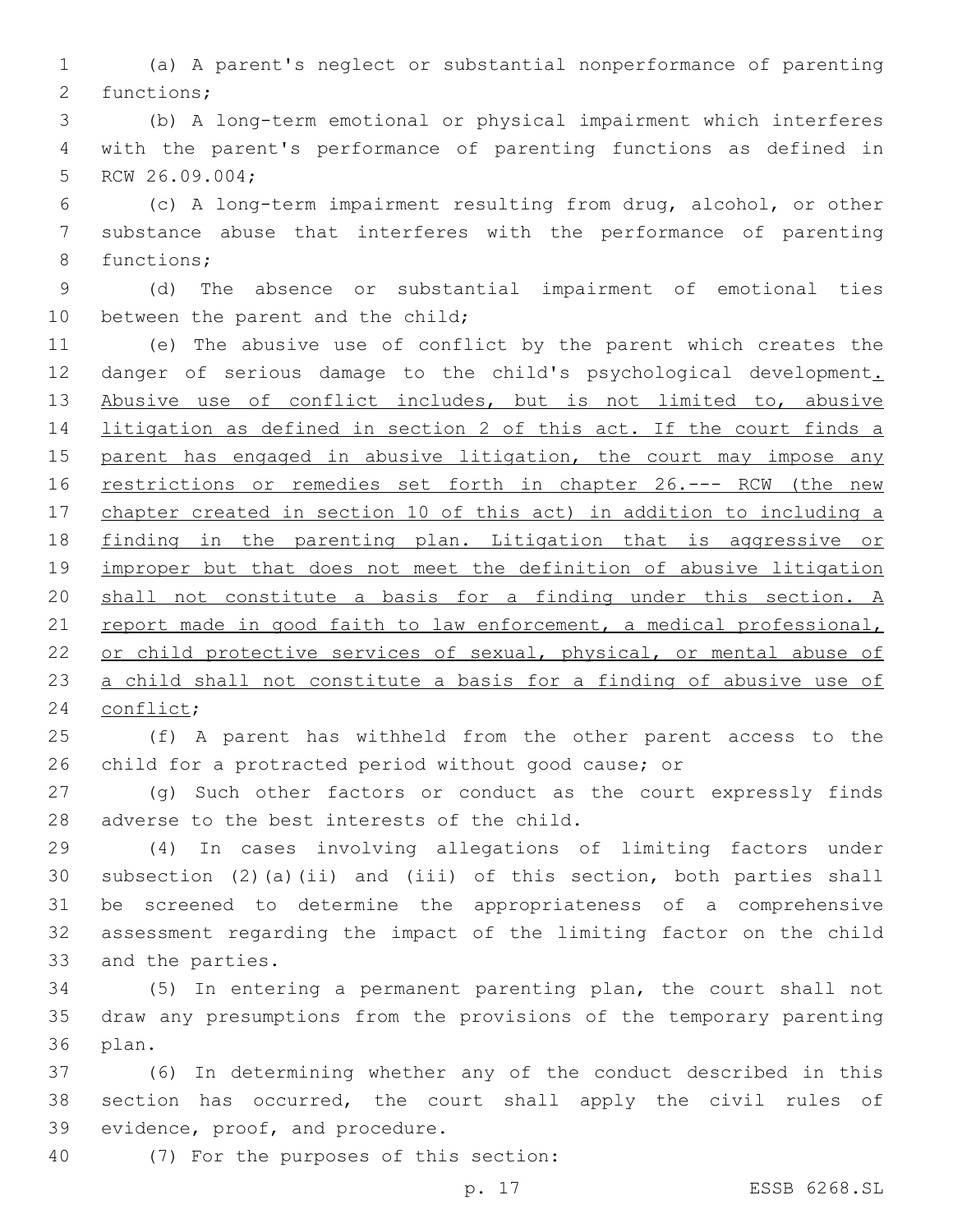(a) "A parent's child" means that parent's natural child, adopted 2 child, or stepchild; and

 (b) "Social worker" means a person with a master's or further advanced degree from a social work educational program accredited and 5 approved as provided in RCW 18.320.010.

 **Sec. 9.** RCW 26.50.060 and 2019 c 46 s 5038 are each amended to 7 read as follows:

 (1) Upon notice and after hearing, the court may provide relief 9 as follows:

 (a) Restrain the respondent from committing acts of domestic 11 violence:

 (b) Exclude the respondent from the dwelling that the parties share, from the residence, workplace, or school of the petitioner, or 14 from the day care or school of a child;

 (c) Prohibit the respondent from knowingly coming within, or knowingly remaining within, a specified distance from a specified 17 location;

 (d) On the same basis as is provided in chapter 26.09 RCW, the court shall make residential provision with regard to minor children of the parties. However, parenting plans as specified in chapter 26.09 RCW shall not be required under this chapter;

 (e) Order the respondent to participate in a domestic violence perpetrator treatment program approved under RCW 26.50.150;

 (f) Order other relief as it deems necessary for the protection of the petitioner and other family or household members sought to be protected, including orders or directives to a peace officer, as 27 allowed under this chapter;

 (g) Require the respondent to pay the administrative court costs and service fees, as established by the county or municipality incurring the expense and to reimburse the petitioner for costs incurred in bringing the action, including reasonable attorneys' fees or limited license legal technician fees when such fees are incurred by a person licensed and practicing in accordance with the state supreme court's admission to practice rule 28, the limited practice 35 rule for limited license legal technicians;

 (h) Restrain the respondent from having any contact with the victim of domestic violence or the victim's children or members of 38 the victim's household;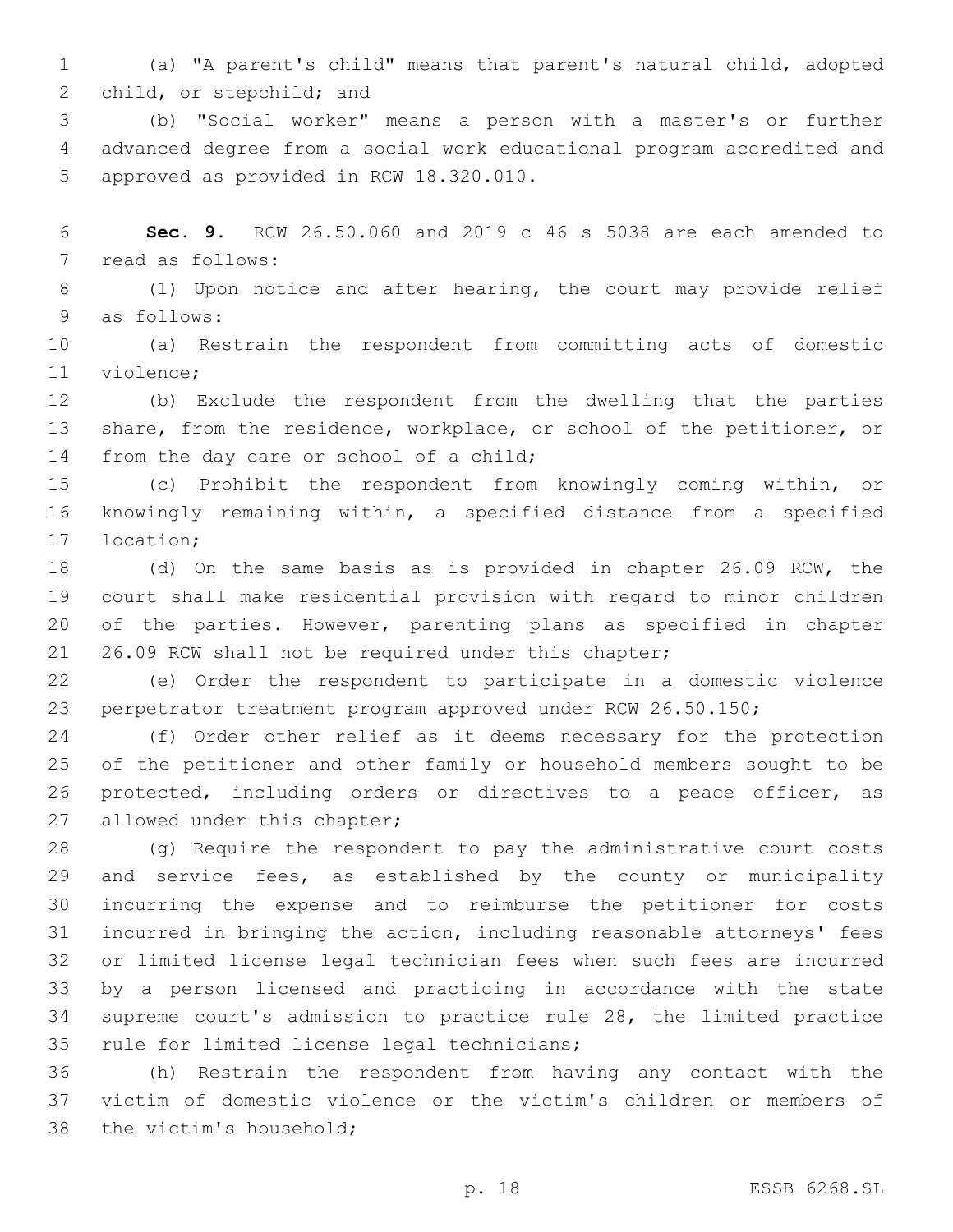(i) Restrain the respondent from harassing, following, keeping under physical or electronic surveillance, cyberstalking as defined in RCW 9.61.260, and using telephonic, audiovisual, or other electronic means to monitor the actions, location, or communication of a victim of domestic violence, the victim's children, or members of the victim's household. For the purposes of this subsection, "communication" includes both "wire communication" and "electronic 8 communication" as defined in RCW 9.73.260;

 (j) Require the respondent to submit to electronic monitoring. The order shall specify who shall provide the electronic monitoring services and the terms under which the monitoring must be performed. The order also may include a requirement that the respondent pay the costs of the monitoring. The court shall consider the ability of the 14 respondent to pay for electronic monitoring;

15 (k) Consider the provisions of RCW 9.41.800;

 (l) Order possession and use of essential personal effects. The court shall list the essential personal effects with sufficient specificity to make it clear which property is included. Personal effects may include pets. The court may order that a petitioner be granted the exclusive custody or control of any pet owned, possessed, leased, kept, or held by the petitioner, respondent, or minor child residing with either the petitioner or respondent and may prohibit the respondent from interfering with the petitioner's efforts to remove the pet. The court may also prohibit the respondent from knowingly coming within, or knowingly remaining within, a specified distance of specified locations where the pet is regularly found; ((and))

28 (m) Order use of a vehicle; and

 (n) Enter an order restricting the respondent from engaging in 30 abusive litigation as set forth in chapter 26.--- RCW (the new chapter created in section 10 of this act). A petitioner may request 32 this relief in the petition or by separate motion. A petitioner may request this relief by separate motion at any time within five years 34 of the date the order for protection is entered even if the order has since expired. A stand-alone motion for an order restricting abusive litigation may be brought by a party who meets the requirements of chapter 26.--- RCW (the new chapter created in section 10 of this act) regardless of whether the party has previously sought an order for protection under this chapter, provided the motion is made within five years of the date the order that made a finding of domestic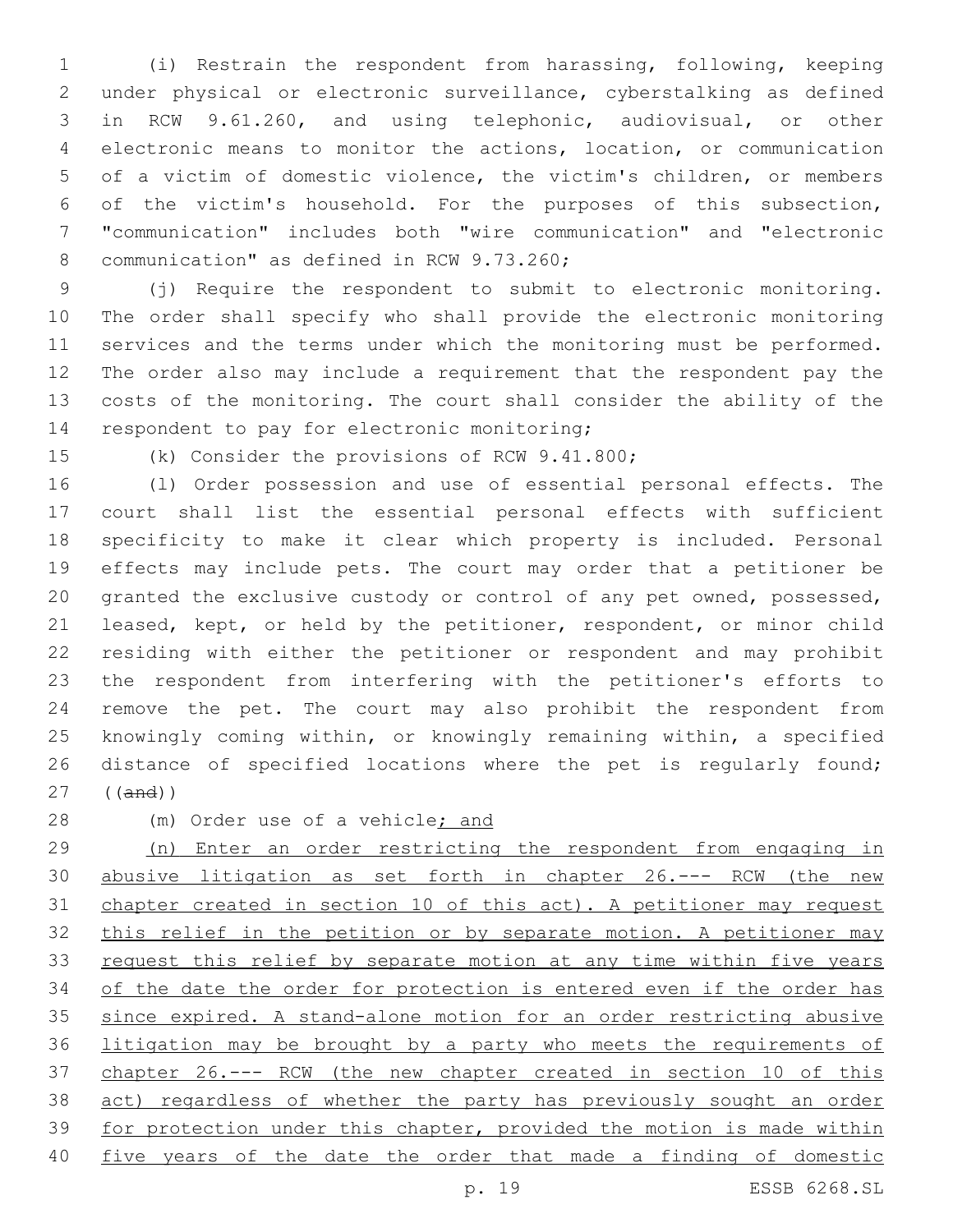violence was entered. In cases where a finding of domestic violence was entered pursuant to an order under chapter 26.09, 26.26, or 26.26A RCW, a motion for an order restricting abusive litigation may be brought under the family law case or as a stand-alone action filed under this chapter, when it is not reasonable or practical to file 6 under the family law case.

 (2) If a protection order restrains the respondent from contacting the respondent's minor children the restraint shall be for a fixed period not to exceed one year. This limitation is not applicable to orders for protection issued under chapter 26.09, 26.10, 26.26A, or 26.26B RCW. With regard to other relief, if the petitioner has petitioned for relief on his or her own behalf or on behalf of the petitioner's family or household members or minor children, and the court finds that the respondent is likely to resume acts of domestic violence against the petitioner or the petitioner's family or household members or minor children when the order expires, the court may either grant relief for a fixed period or enter a 18 permanent order of protection.

 If the petitioner has petitioned for relief on behalf of the respondent's minor children, the court shall advise the petitioner that if the petitioner wants to continue protection for a period beyond one year the petitioner may either petition for renewal pursuant to the provisions of this chapter or may seek relief pursuant to the provisions of chapter 26.09, 26.26A, or 26.26B RCW.

 (3) If the court grants an order for a fixed time period, the petitioner may apply for renewal of the order by filing a petition for renewal at any time within the three months before the order expires. The petition for renewal shall state the reasons why the petitioner seeks to renew the protection order. Upon receipt of the petition for renewal the court shall order a hearing which shall be not later than fourteen days from the date of the order. Except as provided in RCW 26.50.085, personal service shall be made on the respondent not less than five days before the hearing. If timely service cannot be made the court shall set a new hearing date and shall either require additional attempts at obtaining personal service or permit service by publication as provided in RCW 26.50.085 or by mail as provided in RCW 26.50.123. If the court permits service by publication or mail, the court shall set the new hearing date not later than twenty-four days from the date of the order. If the order expires because timely service cannot be made the court shall grant

p. 20 ESSB 6268.SL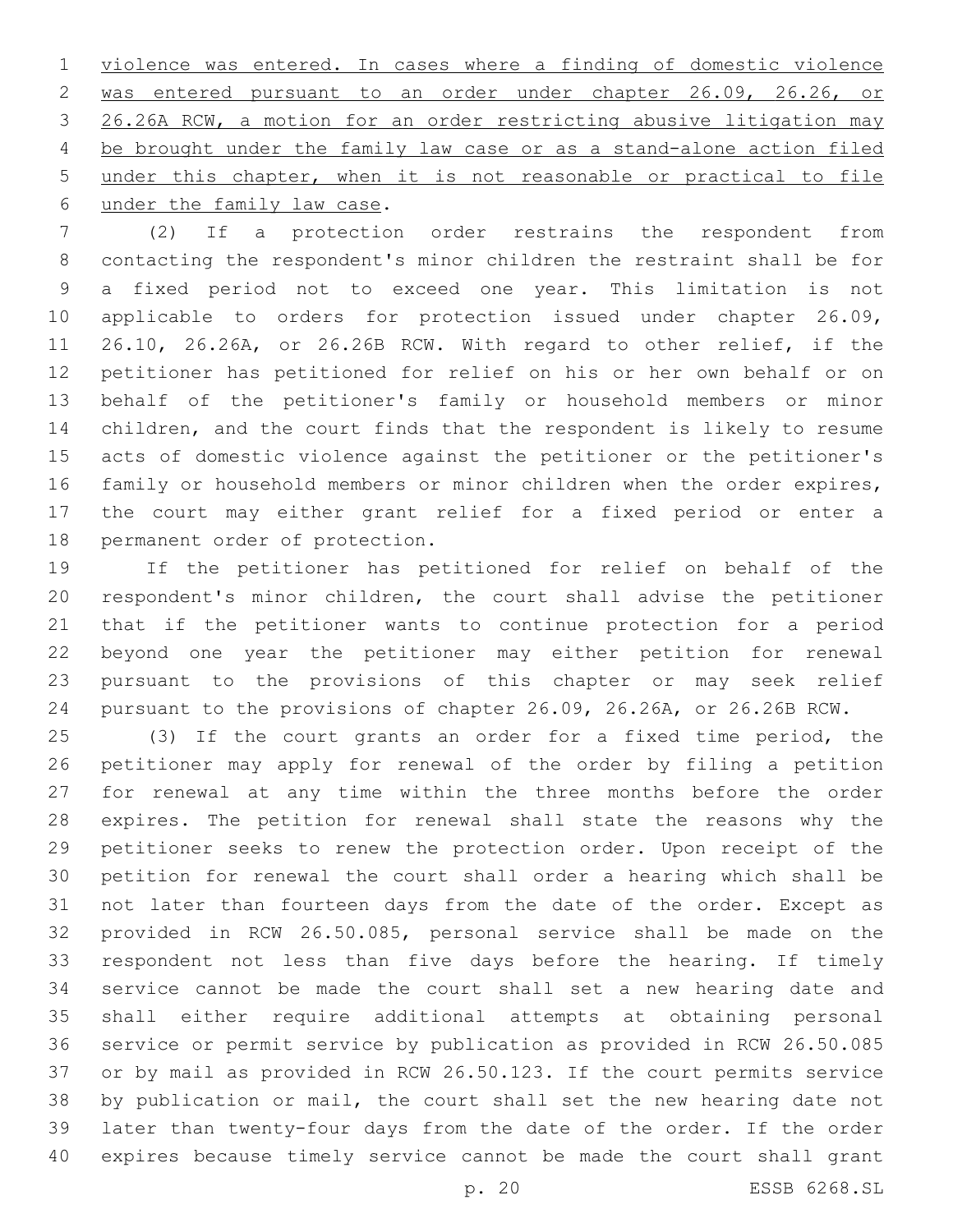an ex parte order of protection as provided in RCW 26.50.070. The court shall grant the petition for renewal unless the respondent proves by a preponderance of the evidence that the respondent will not resume acts of domestic violence against the petitioner or the petitioner's children or family or household members when the order expires. The court may renew the protection order for another fixed time period or may enter a permanent order as provided in this 8 section. The court may award court costs, service fees, and reasonable attorneys' fees as provided in subsection (1)(g) of this 10 section.

 (4) In providing relief under this chapter, the court may realign the designation of the parties as "petitioner" and "respondent" where the court finds that the original petitioner is the abuser and the original respondent is the victim of domestic violence and may issue an ex parte temporary order for protection in accordance with RCW 26.50.070 on behalf of the victim until the victim is able to prepare a petition for an order for protection in accordance with RCW 18 26.50.030.

 (5) Except as provided in subsection (4) of this section, no order for protection shall grant relief to any party except upon notice to the respondent and hearing pursuant to a petition or counter-petition filed and served by the party seeking relief in 23 accordance with RCW 26.50.050.

 (6) The court order shall specify the date the order expires if any. The court order shall also state whether the court issued the protection order following personal service, service by publication, or service by mail and whether the court has approved service by publication or mail of an order issued under this section.

 (7) If the court declines to issue an order for protection or declines to renew an order for protection, the court shall state in writing on the order the particular reasons for the court's denial.

 NEW SECTION. **Sec. 10.** Sections 1 through 7 of this act constitute a new chapter in Title 26 RCW.

 NEW SECTION. **Sec. 11.** This act shall be construed liberally so as to effectuate the goal of protecting survivors of domestic violence from abusive litigation.